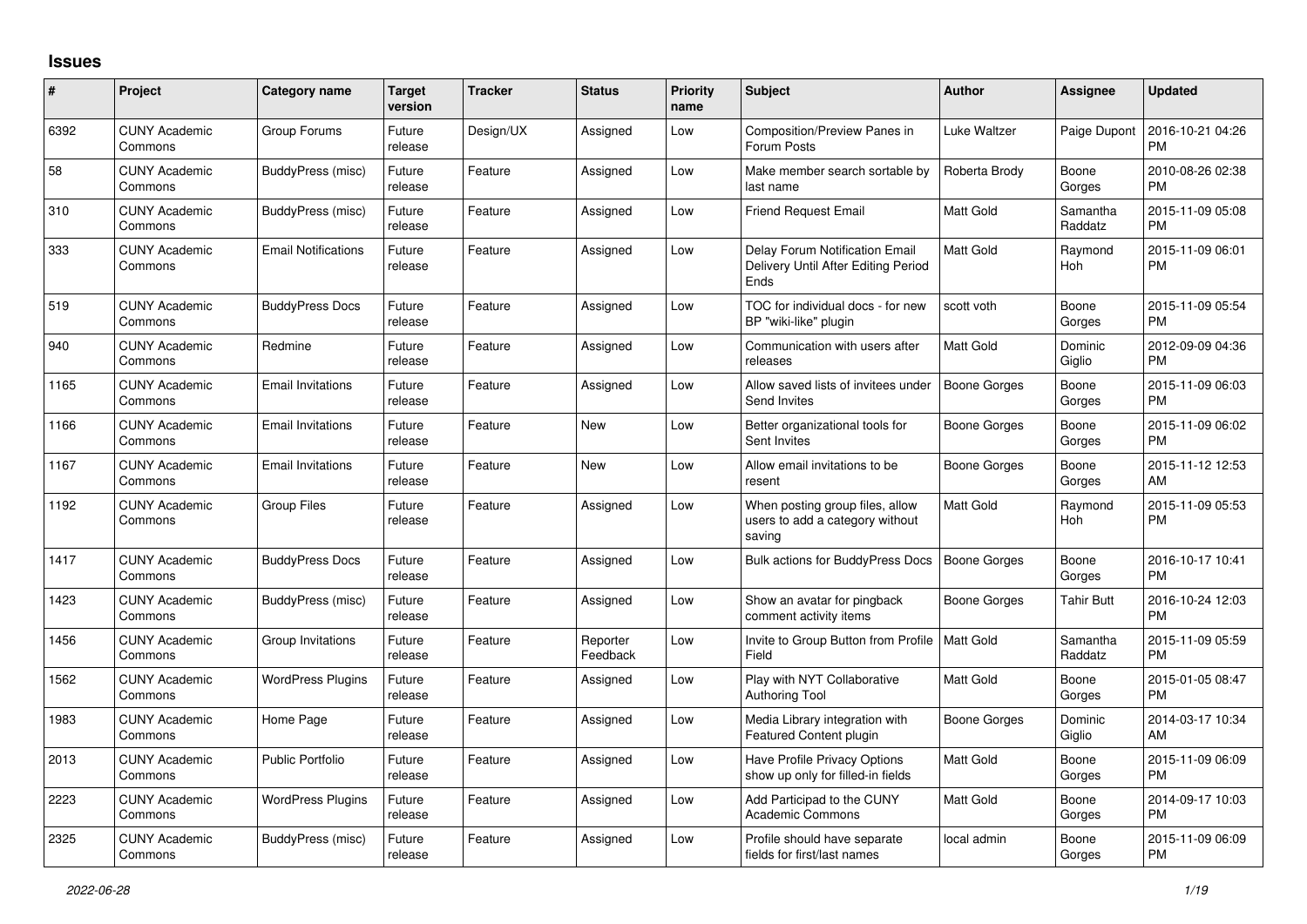| #     | Project                         | <b>Category name</b>     | <b>Target</b><br>version | <b>Tracker</b> | <b>Status</b>        | <b>Priority</b><br>name | <b>Subject</b>                                                                                                                                        | <b>Author</b>           | <b>Assignee</b>     | <b>Updated</b>                |
|-------|---------------------------------|--------------------------|--------------------------|----------------|----------------------|-------------------------|-------------------------------------------------------------------------------------------------------------------------------------------------------|-------------------------|---------------------|-------------------------------|
| 2610  | <b>CUNY Academic</b><br>Commons | Group Invitations        | Future<br>release        | Feature        | Assigned             | Low                     | Request: Custom invitation<br>message to group invites                                                                                                | local admin             | Boone<br>Gorges     | 2015-11-09 06:13<br><b>PM</b> |
| 3048  | <b>CUNY Academic</b><br>Commons | <b>Public Portfolio</b>  | Future<br>release        | Feature        | New                  | Low                     | Images for rich text profile fields                                                                                                                   | <b>Boone Gorges</b>     | Boone<br>Gorges     | 2014-02-19 12:56<br><b>PM</b> |
| 3080  | <b>CUNY Academic</b><br>Commons | <b>Group Files</b>       | Future<br>release        | Feature        | Assigned             | Low                     | Create a system to keep track of<br>file changes                                                                                                      | <b>Matt Gold</b>        | Boone<br>Gorges     | 2014-02-26 10:04<br><b>PM</b> |
| 3354  | <b>CUNY Academic</b><br>Commons | <b>Group Files</b>       | Future<br>release        | Feature        | Assigned             | Low                     | Allow Group Download of Multiple<br><b>Selected Files</b>                                                                                             | Matt Gold               | Chris Stein         | 2014-08-01 08:50<br>AM        |
| 3615  | <b>CUNY Academic</b><br>Commons | Redmine                  | Not tracked              | Feature        | New                  | Low                     | Create Redmine issues via email                                                                                                                       | Dominic Giglio          | Boone<br>Gorges     | 2017-11-16 11:36<br>AM        |
| 5016  | <b>CUNY Academic</b><br>Commons | Events                   | Future<br>release        | Feature        | Assigned             | Low                     | Allow comments to be posted on<br>events                                                                                                              | <b>Matt Gold</b>        | Raymond<br>Hoh      | 2019-03-01 02:23<br><b>PM</b> |
| 5050  | <b>CUNY Academic</b><br>Commons | Social Paper             | Future<br>release        | Feature        | New                  | Low                     | Making comments visible in SP<br>editing mode (SP suggestion #1)                                                                                      | Marilyn Weber           | Samantha<br>Raddatz | 2019-09-17 11:10<br><b>PM</b> |
| 5052  | <b>CUNY Academic</b><br>Commons | Social Paper             | Future<br>release        | Feature        | <b>New</b>           | Low                     | Sentence by sentence or line by<br>line comments (SP suggestion #3)                                                                                   | Marilyn Weber           | Boone<br>Gorges     | 2016-02-11 10:24<br><b>PM</b> |
| 5053  | <b>CUNY Academic</b><br>Commons | Social Paper             | Future<br>release        | Feature        | New                  | Low                     | Scrollable menu to add readers<br>(SP suggestion #4)                                                                                                  | Marilyn Weber           | Samantha<br>Raddatz | 2016-04-21 05:21<br><b>PM</b> |
| 5058  | <b>CUNY Academic</b><br>Commons | Social Paper             | Future<br>release        | Feature        | New                  | Low                     | Can there be a clearer signal that<br>even when comments have<br>already been made you add<br>comments by clicking on the side?<br>(SP suggestion #5) | Marilyn Weber           | Samantha<br>Raddatz | 2016-02-11 10:24<br><b>PM</b> |
| 6389  | <b>CUNY Academic</b><br>Commons | <b>BuddyPress Docs</b>   | Future<br>release        | Feature        | New                  | Low                     | Make Discussion Area Visible<br>When Editing a Doc                                                                                                    | Luke Waltzer            | Boone<br>Gorges     | 2016-10-21 04:16<br><b>PM</b> |
| 8498  | <b>CUNY Academic</b><br>Commons | <b>WordPress Plugins</b> | Future<br>release        | Feature        | <b>New</b>           | Low                     | <b>Gravity Forms Email Users</b>                                                                                                                      | Raffi<br>Khatchadourian | <b>Matt Gold</b>    | 2017-10-13 12:58<br><b>PM</b> |
| 13912 | <b>CUNY Academic</b><br>Commons |                          | Not tracked              | Feature        | Hold                 | Low                     | posting "missed schedule"                                                                                                                             | Marilyn Weber           |                     | 2021-02-23 10:46<br>AM        |
| 2577  | <b>NYCDH Community</b><br>Site  |                          |                          | Feature        | Assigned             | Low                     | Investigate Potential to Add Links<br>to the Forum                                                                                                    | Mark Newton             | Alex Gil            | 2013-05-16 09:40<br><b>PM</b> |
| 4535  | <b>CUNY Academic</b><br>Commons | My Commons               | Future<br>release        | Bug            | <b>New</b>           | Low                     | My Commons filter issue                                                                                                                               | scott voth              | Raymond<br>Hoh      | 2015-09-01 11:17<br>AM        |
| 6356  | <b>CUNY Academic</b><br>Commons | <b>WordPress Plugins</b> | Future<br>release        | Bug            | Reporter<br>Feedback | Low                     | Should Subscribe2 be<br>deprecated?                                                                                                                   | Luke Waltzer            |                     | 2017-03-20 12:20<br><b>PM</b> |
| 6749  | <b>CUNY Academic</b><br>Commons | Events                   | Future<br>release        | <b>Bug</b>     | New                  | Low                     | BPEO iCal request can trigger<br>very large number of DB queries                                                                                      | Boone Gorges            | Raymond<br>Hoh      | 2016-11-15 10:09<br>PM        |
| 8675  | <b>CUNY Academic</b><br>Commons | User Onboarding          | Future<br>release        | <b>Bug</b>     | Reporter<br>Feedback | Low                     | Add new User search screen calls<br>for the input of email address but<br>doesn't work with one                                                       | Paul Hebert             | Boone<br>Gorges     | 2017-10-11 11:17<br>AM        |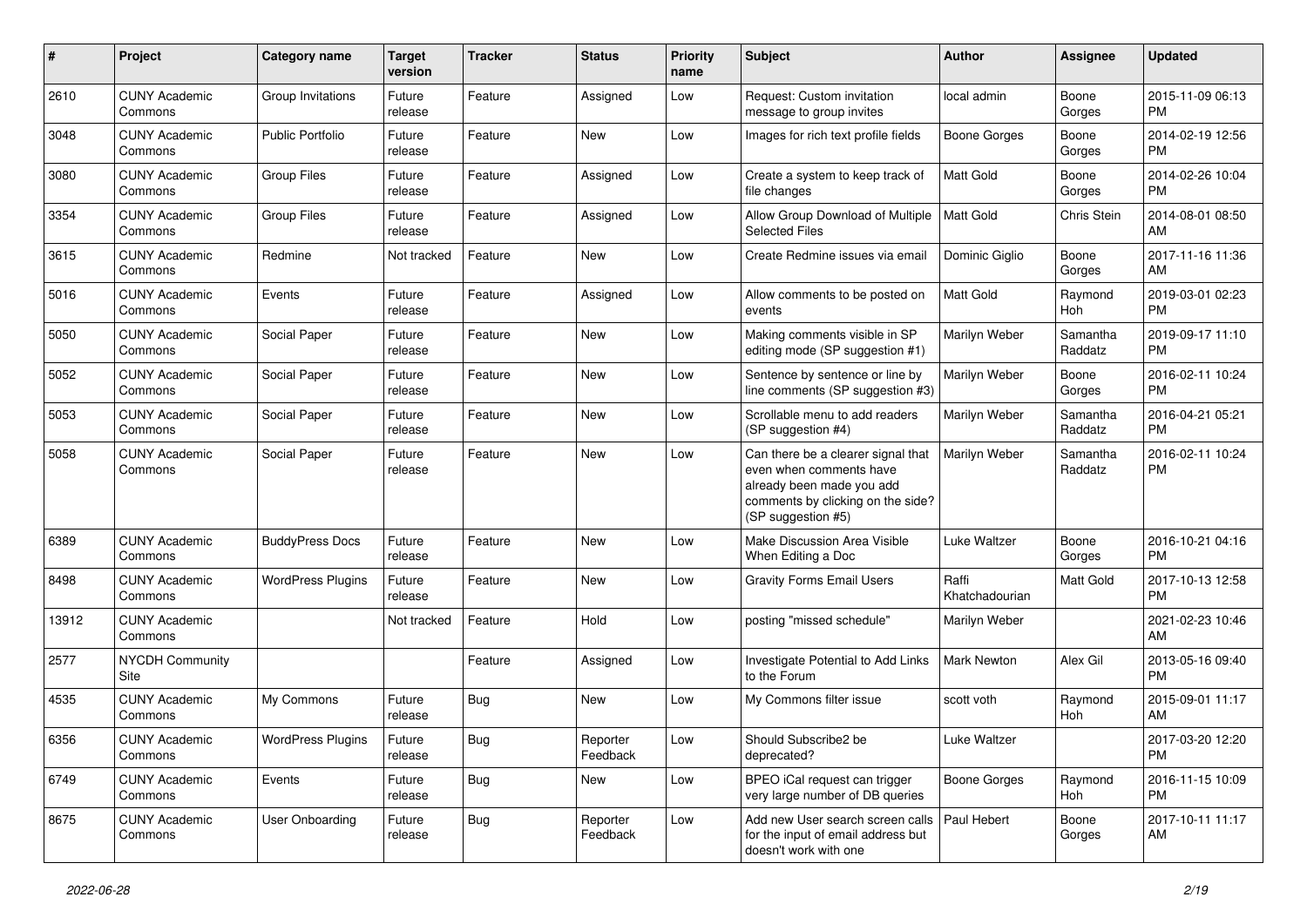| $\pmb{\#}$ | <b>Project</b>                  | Category name              | <b>Target</b><br>version | Tracker        | <b>Status</b>        | <b>Priority</b><br>name | <b>Subject</b>                                                         | <b>Author</b>           | <b>Assignee</b>       | <b>Updated</b>                |
|------------|---------------------------------|----------------------------|--------------------------|----------------|----------------------|-------------------------|------------------------------------------------------------------------|-------------------------|-----------------------|-------------------------------|
| 11971      | <b>CUNY Academic</b><br>Commons | <b>Email Notifications</b> | Future<br>release        | <b>Bug</b>     | Reporter<br>Feedback | Low                     | Pictures obscured in emailed post<br>notifications                     | Marilyn Weber           | Raymond<br><b>Hoh</b> | 2019-11-21 01:14<br><b>PM</b> |
| 2576       | <b>NYCDH Community</b><br>Site  |                            |                          | <b>Bug</b>     | Hold                 | Low                     | Test Next Button in Javascript<br><b>Tutorial Under Activities</b>     | Mark Newton             | Alex Gil              | 2013-05-18 02:55<br><b>PM</b> |
| 2618       | <b>NYCDH Community</b><br>Site  |                            |                          | Bug            | Assigned             | Low                     | Mark blogs as spam when created   Matt Gold<br>by users marked as spam |                         | Boone<br>Gorges       | 2013-06-09 11:38<br><b>PM</b> |
| 8078       | <b>CUNY Academic</b><br>Commons | <b>WordPress Plugins</b>   | Future<br>release        | System Upgrade | Assigned             | Normal                  | CommentPress Updates                                                   | Margaret Galvan         | Christian<br>Wach     | 2017-05-08 03:49<br><b>PM</b> |
| 860        | <b>CUNY Academic</b><br>Commons | Design                     | Future<br>release        | Design/UX      | Assigned             | Normal                  | <b>Standardize Button Treatment</b><br><b>Across the Commons</b>       | <b>Chris Stein</b>      | Chris Stein           | 2014-05-01 09:45<br>AM        |
| 3059       | <b>CUNY Academic</b><br>Commons | Group Forums               | Future<br>release        | Design/UX      | <b>New</b>           | Normal                  | Forum Post Permissable Content<br><b>Explanatory Text</b>              | Chris Stein             | Chris Stein           | 2015-04-02 11:27<br>AM        |
| 3577       | <b>CUNY Academic</b><br>Commons | My Commons                 | Future<br>release        | Design/UX      | Assigned             | Normal                  | Replies to items in My Commons                                         | <b>Matt Gold</b>        | Raymond<br><b>Hoh</b> | 2015-04-09 05:19<br><b>PM</b> |
| 4027       | <b>CUNY Academic</b><br>Commons | Commons In A Box           | Not tracked              | Design/UX      | Assigned             | Normal                  | Usability review of CBOX update<br>procedures                          | <b>Matt Gold</b>        | Samantha<br>Raddatz   | 2015-05-11 06:36<br><b>PM</b> |
| 4221       | <b>CUNY Academic</b><br>Commons | Group Forums               | Future<br>release        | Design/UX      | Assigned             | Normal                  | Add 'Number of Posts' display<br>option to Forum page                  | Samantha Raddatz        | Samantha<br>Raddatz   | 2015-06-26 02:21<br><b>PM</b> |
| 4222       | <b>CUNY Academic</b><br>Commons | <b>User Experience</b>     | Future<br>release        | Design/UX      | <b>New</b>           | Normal                  | Add information to 'Delete<br>Account' page                            | Samantha Raddatz        | scott voth            | 2015-06-26 11:35<br>AM        |
| 4225       | <b>CUNY Academic</b><br>Commons | DiRT Integration           | Future<br>release        | Design/UX      | <b>New</b>           | Normal                  | Add information to DIRT page (in<br>Create a Group)                    | Samantha Raddatz        | Matt Gold             | 2015-06-26 03:14<br><b>PM</b> |
| 4226       | <b>CUNY Academic</b><br>Commons | <b>BuddyPress Docs</b>     | Future<br>release        | Design/UX      | <b>New</b>           | Normal                  | Add option to connect a Doc with<br>a Group                            | Samantha Raddatz        | Samantha<br>Raddatz   | 2015-09-09 04:08<br><b>PM</b> |
| 4235       | <b>CUNY Academic</b><br>Commons |                            | Not tracked              | Design/UX      | Assigned             | Normal                  | Explore user experience around<br>comments on forum topics vs<br>docs  | <b>Matt Gold</b>        | Samantha<br>Raddatz   | 2015-07-21 10:23<br>AM        |
| 4253       | <b>CUNY Academic</b><br>Commons | <b>Public Portfolio</b>    | Future<br>release        | Design/UX      | <b>New</b>           | Normal                  | Encourage users to add portfolio<br>content                            | Samantha Raddatz        | Samantha<br>Raddatz   | 2015-07-07 11:32<br>AM        |
| 4404       | <b>CUNY Academic</b><br>Commons | <b>Public Portfolio</b>    | Future<br>release        | Design/UX      | Assigned             | Normal                  | Change color of permissions info<br>on portfolio editing interface     | <b>Matt Gold</b>        | Samantha<br>Raddatz   | 2015-08-11 05:28<br><b>PM</b> |
| 4592       | <b>CUNY Academic</b><br>Commons | Events                     | Future<br>release        | Design/UX      | <b>New</b>           | Normal                  | Event Creation - Venue Dropdown<br>Slow                                | Samantha Raddatz        | Boone<br>Gorges       | 2015-09-14 04:56<br><b>PM</b> |
| 4622       | <b>CUNY Academic</b><br>Commons | <b>Public Portfolio</b>    | Future<br>release        | Design/UX      | <b>New</b>           | Normal                  | <b>Profile Visibility Settings</b>                                     | Samantha Raddatz        | Samantha<br>Raddatz   | 2015-09-21 12:18<br><b>PM</b> |
| 4903       | <b>CUNY Academic</b><br>Commons | Events                     | Future<br>release        | Design/UX      | Assigned             | Normal                  | Improving visual appearance of<br>event calendars                      | <b>Matt Gold</b>        | Boone<br>Gorges       | 2016-10-13 11:51<br>AM        |
| 5182       | <b>CUNY Academic</b><br>Commons | Social Paper               | Future<br>release        | Design/UX      | <b>New</b>           | Normal                  | 'Publishing" a private paper on<br>social paper?                       | Raffi<br>Khatchadourian | Boone<br>Gorges       | 2016-10-13 04:12<br><b>PM</b> |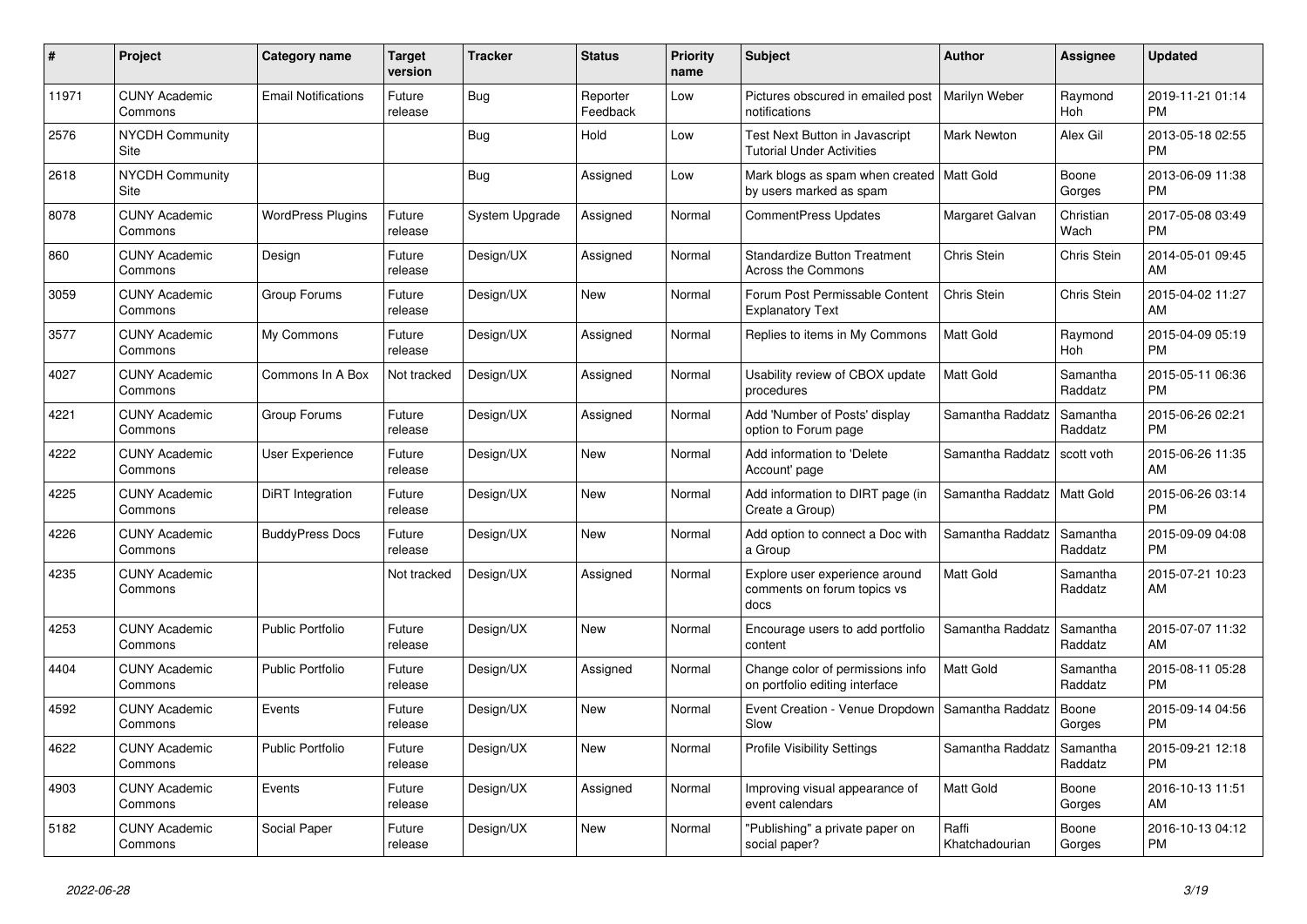| $\#$  | <b>Project</b>                  | Category name               | <b>Target</b><br>version | <b>Tracker</b> | <b>Status</b>        | Priority<br>name | <b>Subject</b>                                                                       | Author                  | <b>Assignee</b>     | <b>Updated</b>                |
|-------|---------------------------------|-----------------------------|--------------------------|----------------|----------------------|------------------|--------------------------------------------------------------------------------------|-------------------------|---------------------|-------------------------------|
| 5183  | <b>CUNY Academic</b><br>Commons | Social Paper                | Future<br>release        | Design/UX      | <b>New</b>           | Normal           | Creating a new paper when<br>viewing an existing paper                               | Raffi<br>Khatchadourian | Samantha<br>Raddatz | 2016-02-02 12:09<br><b>PM</b> |
| 6298  | <b>CUNY Academic</b><br>Commons | <b>User Experience</b>      | Not tracked              | Design/UX      | Assigned             | Normal           | Examine data from survey                                                             | <b>Matt Gold</b>        | Margaret<br>Galvan  | 2016-10-14 12:16<br><b>PM</b> |
| 7624  | <b>CUNY Academic</b><br>Commons | BuddyPress (misc)           | Future<br>release        | Design/UX      | <b>New</b>           | Normal           | <b>BP</b> Notifications                                                              | Luke Waltzer            | Paige Dupont        | 2017-02-08 10:43<br><b>PM</b> |
| 10439 | <b>CUNY Academic</b><br>Commons | Design                      | 2.1.0                    | Design/UX      | <b>New</b>           | Normal           | Create Style Guide for Commons                                                       | Sonja Leix              | Sara Cannon         | 2022-06-23 06:20<br><b>PM</b> |
| 10580 | <b>CUNY Academic</b><br>Commons | Information<br>Architecture | Future<br>release        | Design/UX      | <b>New</b>           | Normal           | Primary nav item review                                                              | Boone Gorges            | Sara Cannon         | 2021-11-19 12:37<br><b>PM</b> |
| 11843 | <b>CUNY Academic</b><br>Commons | WordPress (misc)            | Future<br>release        | Design/UX      | <b>New</b>           | Normal           | Tweaking the Gutenberg Editor<br>Interface                                           | Laurie Hurson           |                     | 2022-04-26 12:00<br><b>PM</b> |
| 15210 | <b>CUNY Academic</b><br>Commons | Analytics                   | Not tracked              | Design/UX      | <b>New</b>           | Normal           | Google Analytics improvements                                                        | Colin McDonald          | Boone<br>Gorges     | 2022-05-24 10:47<br>AM        |
| 2612  | <b>CUNY Academic</b><br>Commons |                             | Not tracked              | Publicity      | Assigned             | Normal           | Pinterest site for the Commons                                                       | local admin             | Sarah<br>Morgano    | 2016-03-04 11:19<br>AM        |
| 3506  | <b>CUNY Academic</b><br>Commons | Publicity                   | 1.7                      | Publicity      | New                  | Normal           | Prepare 1.7 email messaging                                                          | Micki Kaufman           | Micki<br>Kaufman    | 2014-10-01 12:36<br><b>PM</b> |
| 3509  | <b>CUNY Academic</b><br>Commons | Publicity                   | 1.7                      | Publicity      | <b>New</b>           | Normal           | Create 1.7 digital signage imagery                                                   | Micki Kaufman           | Marilyn<br>Weber    | 2014-10-01 12:40<br><b>PM</b> |
| 3510  | <b>CUNY Academic</b><br>Commons | Publicity                   | 1.7                      | Publicity      | Assigned             | Normal           | Post on the News Blog re: 'My<br>Commons'                                            | Micki Kaufman           | Sarah<br>Morgano    | 2014-10-15 11:18<br>AM        |
| 3511  | <b>CUNY Academic</b><br>Commons | Publicity                   | 1.7                      | Publicity      | Assigned             | Normal           | Social media for 1.7                                                                 | Micki Kaufman           | Sarah<br>Morgano    | 2014-10-14 03:32<br><b>PM</b> |
| 5298  | <b>CUNY Academic</b><br>Commons |                             | Not tracked              | Publicity      | <b>New</b>           | Normal           | Survey Pop-Up Text                                                                   | Samantha Raddatz        | Samantha<br>Raddatz | 2016-03-22 12:27<br><b>PM</b> |
| 6014  | <b>CUNY Academic</b><br>Commons | Publicity                   | Future<br>release        | Publicity      | Reporter<br>Feedback | Normal           | Google search listing                                                                | <b>Matt Gold</b>        | Boone<br>Gorges     | 2016-09-21 03:48<br><b>PM</b> |
| 6665  | <b>CUNY Academic</b><br>Commons |                             | Not tracked              | Publicity      | <b>New</b>           | Normal           | Dead Link in 1.10 announcement<br>post                                               | Paige Dupont            | Stephen Real        | 2016-12-01 03:11<br><b>PM</b> |
| 11393 | <b>CUNY Academic</b><br>Commons |                             | Not tracked              | Publicity      | <b>New</b>           | Normal           | After 1.15 release, ceate a hero<br>slide and post about adding a site<br>to a group | scott voth              | Patrick<br>Sweeney  | 2019-05-14 10:32<br>AM        |
| 14475 | <b>CUNY Academic</b><br>Commons |                             | Not tracked              | Publicity      | <b>New</b>           | Normal           | OER Showcase Page                                                                    | Laurie Hurson           | Laurie Hurson       | 2021-09-14 10:46<br>AM        |
| 14504 | <b>CUNY Academic</b><br>Commons |                             | Not tracked              | Publicity      | Reporter<br>Feedback | Normal           | Adding showcases to home page<br>menu                                                | Laurie Hurson           | Boone<br>Gorges     | 2022-01-19 03:26<br><b>PM</b> |
| 3369  | <b>CUNY Academic</b><br>Commons | Reply By Email              | Not tracked              | Outreach       | Hold                 | Normal           | Release reply by email to WP<br>plugin directory                                     | <b>Matt Gold</b>        | Raymond<br>Hoh      | 2016-03-01 12:46<br><b>PM</b> |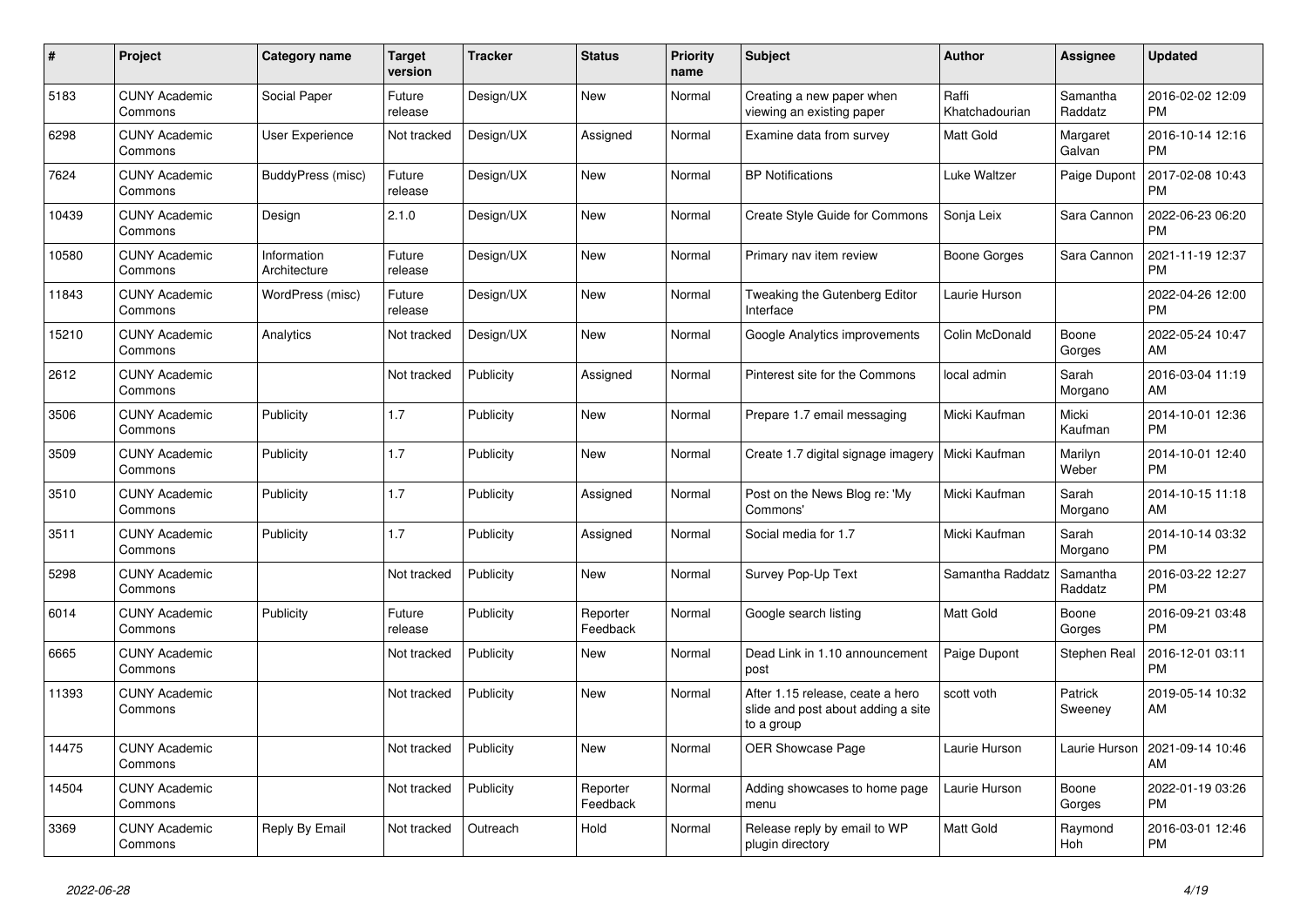| #     | Project                         | <b>Category name</b>     | <b>Target</b><br>version | <b>Tracker</b> | <b>Status</b>        | <b>Priority</b><br>name | Subject                                                                            | <b>Author</b>    | <b>Assignee</b>     | <b>Updated</b>                |
|-------|---------------------------------|--------------------------|--------------------------|----------------|----------------------|-------------------------|------------------------------------------------------------------------------------|------------------|---------------------|-------------------------------|
| 9015  | <b>CUNY Academic</b><br>Commons | Groups (misc)            | Not tracked              | Outreach       | Assigned             | Normal                  | Email group admins the email<br>addresses of their groups                          | Matt Gold        | Matt Gold           | 2018-01-02 09:54<br>AM        |
| 2666  | <b>CUNY Academic</b><br>Commons | About page               | Not tracked              | Documentation  | Assigned             | Normal                  | <b>Update About Text</b>                                                           | Chris Stein      | Luke Waltzer        | 2016-03-04 11:19<br>AM        |
| 3524  | <b>CUNY Academic</b><br>Commons | Documentation            | Not tracked              | Documentation  | Assigned             | Normal                  | Post describing all you can do<br>when starting up a new<br>blog/group             | Matt Gold        | scott voth          | 2014-10-04 12:56<br><b>PM</b> |
| 3565  | <b>CUNY Academic</b><br>Commons | My Commons               | Not tracked              | Documentation  | New                  | Normal                  | Load Newest inconsistencies                                                        | Chris Stein      | scott voth          | 2015-11-09 01:16<br><b>PM</b> |
| 8666  | <b>CUNY Academic</b><br>Commons | Teaching                 | Not tracked              | Documentation  | Assigned             | Normal                  | Create Teaching on the<br>Commons Resource Page                                    | Matt Gold        | Laurie Hurson       | 2019-09-23 03:16<br><b>PM</b> |
| 12392 | <b>CUNY Academic</b><br>Commons | Help/Codex               | Not tracked              | Documentation  | New                  | Normal                  | <b>Updates to Common Commons</b><br>Questions on Help Page                         | scott voth       | Margaret<br>Galvan  | 2020-02-11 10:53<br>AM        |
| 636   | <b>CUNY Academic</b><br>Commons | WordPress (misc)         | Not tracked              | Support        | Assigned             | Normal                  | Create Lynda.com-like Table of<br>Contents for Prospective Tutorial<br>Screencasts | Matt Gold        | scott voth          | 2016-02-23 03:12<br><b>PM</b> |
| 2175  | <b>CUNY Academic</b><br>Commons | WordPress (misc)         | Not tracked              | Support        | Assigned             | Normal                  | Subscibe 2 vs. Jetpack<br>subscription options                                     | local admin      | Matt Gold           | 2016-01-26 04:58<br><b>PM</b> |
| 3492  | <b>CUNY Academic</b><br>Commons | <b>WordPress Themes</b>  | Future<br>release        | Support        | Assigned             | Normal                  | Add CBOX theme to the<br>Commons                                                   | scott voth       | Raymond<br>Hoh      | 2014-10-08 05:55<br><b>PM</b> |
| 4070  | <b>CUNY Academic</b><br>Commons | Analytics                | Not tracked              | Support        | Assigned             | Normal                  | Request for JITP site analytics                                                    | Matt Gold        | Seth Persons        | 2016-02-23 03:09<br><b>PM</b> |
| 4986  | <b>CUNY Academic</b><br>Commons | ZenDesk                  | Not tracked              | Support        | Assigned             | Normal                  | Prepare documentation for<br>Zendesk re web widget                                 | Matt Gold        | Samantha<br>Raddatz | 2016-02-25 03:09<br><b>PM</b> |
| 5826  | <b>CUNY Academic</b><br>Commons | <b>WordPress Plugins</b> | Future<br>release        | Support        | Reporter<br>Feedback | Normal                  | <b>Remove Subscription Options</b><br>plugin from directory                        | Sarah Morgano    | Sarah<br>Morgano    | 2016-10-21 04:14<br><b>PM</b> |
| 8607  | <b>CUNY Academic</b><br>Commons |                          | Not tracked              | Support        | New                  | Normal                  | Paypal?                                                                            | Marilyn Weber    | <b>Matt Gold</b>    | 2018-05-15 01:37<br><b>PM</b> |
| 9207  | <b>CUNY Academic</b><br>Commons |                          | Future<br>release        | Support        | Reporter<br>Feedback | Normal                  | display dashboards made in<br>Tableau?                                             | Marilyn Weber    | Boone<br>Gorges     | 2018-04-10 10:42<br>AM        |
| 9211  | <b>CUNY Academic</b><br>Commons | <b>WordPress Plugins</b> | Future<br>release        | Support        | Reporter<br>Feedback | Normal                  | Auto-Role Setting in Forum Plugin   Luke Waltzer<br>Causing Some Confusion         |                  | Boone<br>Gorges     | 2018-03-13 11:44<br>AM        |
| 9729  | <b>CUNY Academic</b><br>Commons | <b>SEO</b>               | Not tracked              | Support        | New                  | Normal                  | 503 Errors showing on<br>newlaborforum.cuny.edu                                    | Diane Krauthamer | Raymond<br>Hoh      | 2018-05-22 04:48<br>PM        |
| 9941  | <b>CUNY Academic</b><br>Commons | Wiki                     | Not tracked              | Support        | Assigned             | Normal                  | Wiki functionality                                                                 | Matt Gold        | Boone<br>Gorges     | 2018-06-26 10:57<br>AM        |
| 10273 | <b>CUNY Academic</b><br>Commons | Registration             | Not tracked              | Support        | Reporter<br>Feedback | Normal                  | users combining CF and campus<br>address                                           | Marilyn Weber    |                     | 2019-09-18 10:58<br>AM        |
| 10657 | <b>CUNY Academic</b><br>Commons |                          | Not tracked              | Support        | Reporter<br>Feedback | Normal                  | child theme problems                                                               | Marilyn Weber    |                     | 2018-11-08 01:19<br><b>PM</b> |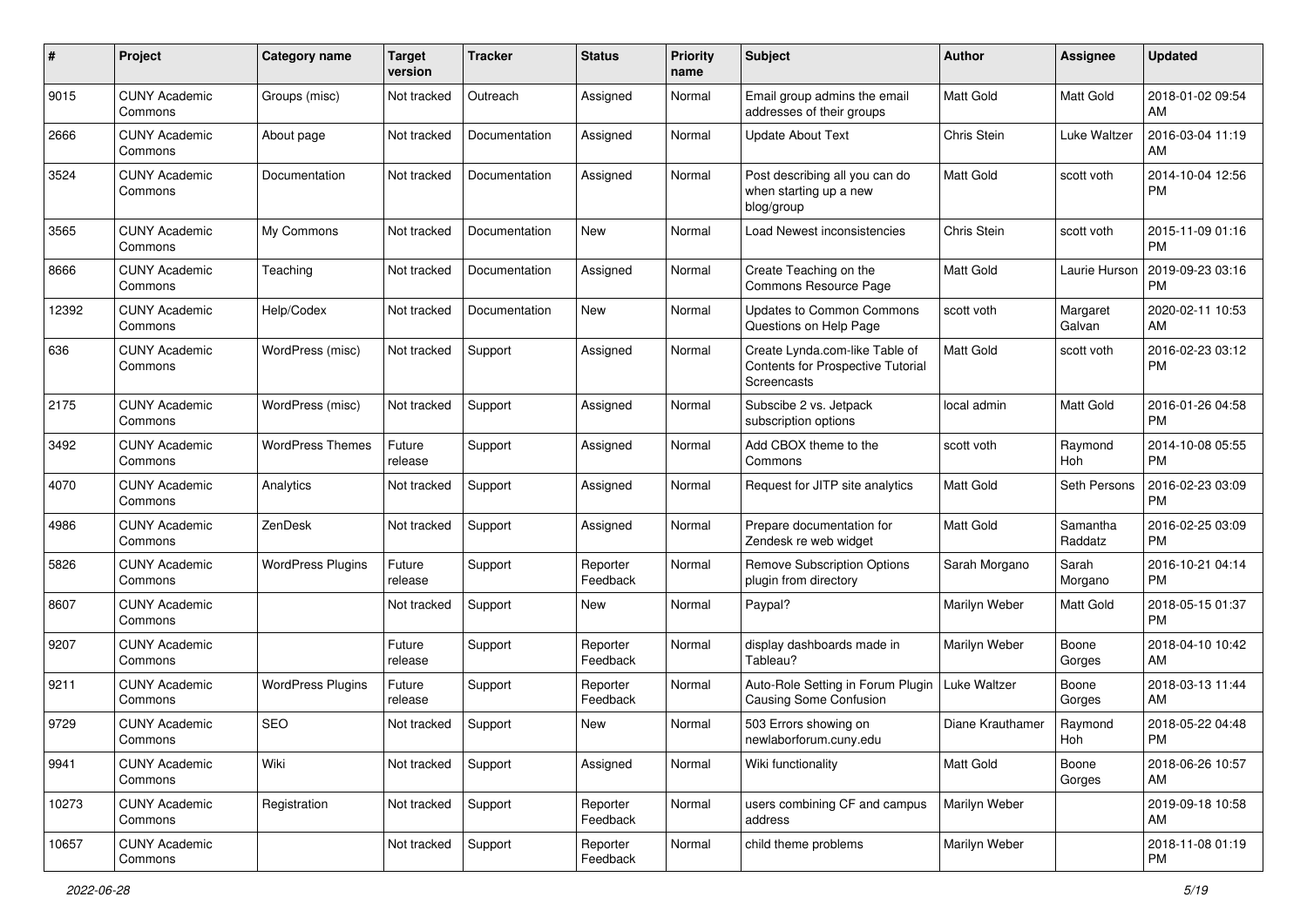| #     | Project                         | <b>Category name</b>     | Target<br>version | <b>Tracker</b> | <b>Status</b>        | <b>Priority</b><br>name | <b>Subject</b>                                                    | <b>Author</b>   | <b>Assignee</b>       | <b>Updated</b>                |
|-------|---------------------------------|--------------------------|-------------------|----------------|----------------------|-------------------------|-------------------------------------------------------------------|-----------------|-----------------------|-------------------------------|
| 10839 | <b>CUNY Academic</b><br>Commons | About page               | Not tracked       | Support        | <b>New</b>           | Normal                  | <b>Mission Statement Needs</b><br>Revision                        | scott voth      | <b>Matt Gold</b>      | 2018-12-26 10:58<br>AM        |
| 10982 | <b>CUNY Academic</b><br>Commons | Domain Mapping           | Not tracked       | Support        | Reporter<br>Feedback | Normal                  | <b>CNAME</b> question                                             | scott voth      |                       | 2019-01-22 04:29<br><b>PM</b> |
| 11149 | <b>CUNY Academic</b><br>Commons |                          | Not tracked       | Support        | Reporter<br>Feedback | Normal                  | comments getting blocked                                          | Marilyn Weber   | Raymond<br>Hoh        | 2019-03-26 11:40<br>AM        |
| 11386 | <b>CUNY Academic</b><br>Commons | WordPress - Media        | Not tracked       | Support        | Reporter<br>Feedback | Normal                  | disappearing images                                               | scott voth      | Boone<br>Gorges       | 2019-05-14 10:32<br>AM        |
| 11449 | <b>CUNY Academic</b><br>Commons | WordPress - Media        | Not tracked       | Support        | Reporter<br>Feedback | Normal                  | Cloning Media Library for JITP<br>from Staging to Production Site | Patrick DeDauw  | Boone<br>Gorges       | 2019-05-13 12:00<br><b>PM</b> |
| 11493 | <b>CUNY Academic</b><br>Commons | Domain Mapping           | Not tracked       | Support        | Reporter<br>Feedback | Normal                  | Domain Mapping Request - Talia<br>Schaffer                        | scott voth      | <b>Matt Gold</b>      | 2019-08-06 08:39<br>AM        |
| 11496 | <b>CUNY Academic</b><br>Commons | <b>Public Portfolio</b>  | 1.15.2            | Support        | <b>New</b>           | Normal                  | Replace Twitter Icon on Member<br>Portfolio page                  | scott voth      | Boone<br>Gorges       | 2019-06-06 01:03<br><b>PM</b> |
| 11509 | <b>CUNY Academic</b><br>Commons |                          | Not tracked       | Support        | Reporter<br>Feedback | Normal                  | deleted Page causing a Menu<br>problem?                           | Marilyn Weber   |                       | 2019-06-04 09:54<br>AM        |
| 11519 | <b>CUNY Academic</b><br>Commons |                          | Not tracked       | Support        | Assigned             | Normal                  | comment option not appearing                                      | Marilyn Weber   |                       | 2019-09-24 10:28<br>AM        |
| 11545 | <b>CUNY Academic</b><br>Commons | <b>WordPress Plugins</b> | Not tracked       | Support        | <b>New</b>           | Normal                  | Twitter searches in WordPress                                     | Gina Cherry     | <b>Matt Gold</b>      | 2019-09-23 01:03<br><b>PM</b> |
| 11624 | <b>CUNY Academic</b><br>Commons | WordPress (misc)         | Not tracked       | Support        | <b>New</b>           | Normal                  | Change pages into posts or swap<br>database for a Commons site?   | Stephen Klein   | Raymond<br>Hoh        | 2019-07-09 11:04<br>AM        |
| 11771 | <b>CUNY Academic</b><br>Commons |                          | Not tracked       | Support        | Reporter<br>Feedback | Normal                  | post displays in sections                                         | Marilyn Weber   |                       | 2019-08-20 10:34<br>AM        |
| 11787 | <b>CUNY Academic</b><br>Commons |                          | Not tracked       | Support        | Reporter<br>Feedback | Normal                  | automated comments notifications   Marilyn Weber<br>on ZenDesk    |                 |                       | 2019-08-26 06:18<br><b>PM</b> |
| 11788 | <b>CUNY Academic</b><br>Commons | <b>WordPress Plugins</b> | Future<br>release | Support        | Reporter<br>Feedback | Normal                  | Plugin Request - Browse Aloud                                     | scott voth      |                       | 2019-09-24 08:42<br>AM        |
| 11848 | <b>CUNY Academic</b><br>Commons |                          | Not tracked       | Support        | Hold                 | Normal                  | a Dean of Faculty wants to share<br>a large file                  | Marilyn Weber   |                       | 2019-09-24 08:44<br>AM        |
| 11883 | <b>CUNY Academic</b><br>Commons | Help/Codex               | Not tracked       | Support        | <b>New</b>           | Normal                  | Need Embedding Help Page<br>Update (Tableau)                      | Anthony Wheeler | scott voth            | 2019-09-24 08:49<br>AM        |
| 12004 | <b>CUNY Academic</b><br>Commons |                          | Not tracked       | Support        | Reporter<br>Feedback | Normal                  | Notifications for spam blog<br>comments                           | Gina Cherry     | Raymond<br><b>Hoh</b> | 2019-11-01 12:05<br><b>PM</b> |
| 12247 | <b>CUNY Academic</b><br>Commons | Publicity                | Not tracked       | Support        | New                  | Normal                  | Screenshot of First Commons<br>Homepage                           | scott voth      | scott voth            | 2020-01-14 12:08<br><b>PM</b> |
| 12328 | <b>CUNY Academic</b><br>Commons |                          | Not tracked       | Support        | <b>New</b>           | Normal                  | Sign up Code for Non-CUNY<br>Faculty                              | Laurie Hurson   |                       | 2020-01-28 10:25<br>AM        |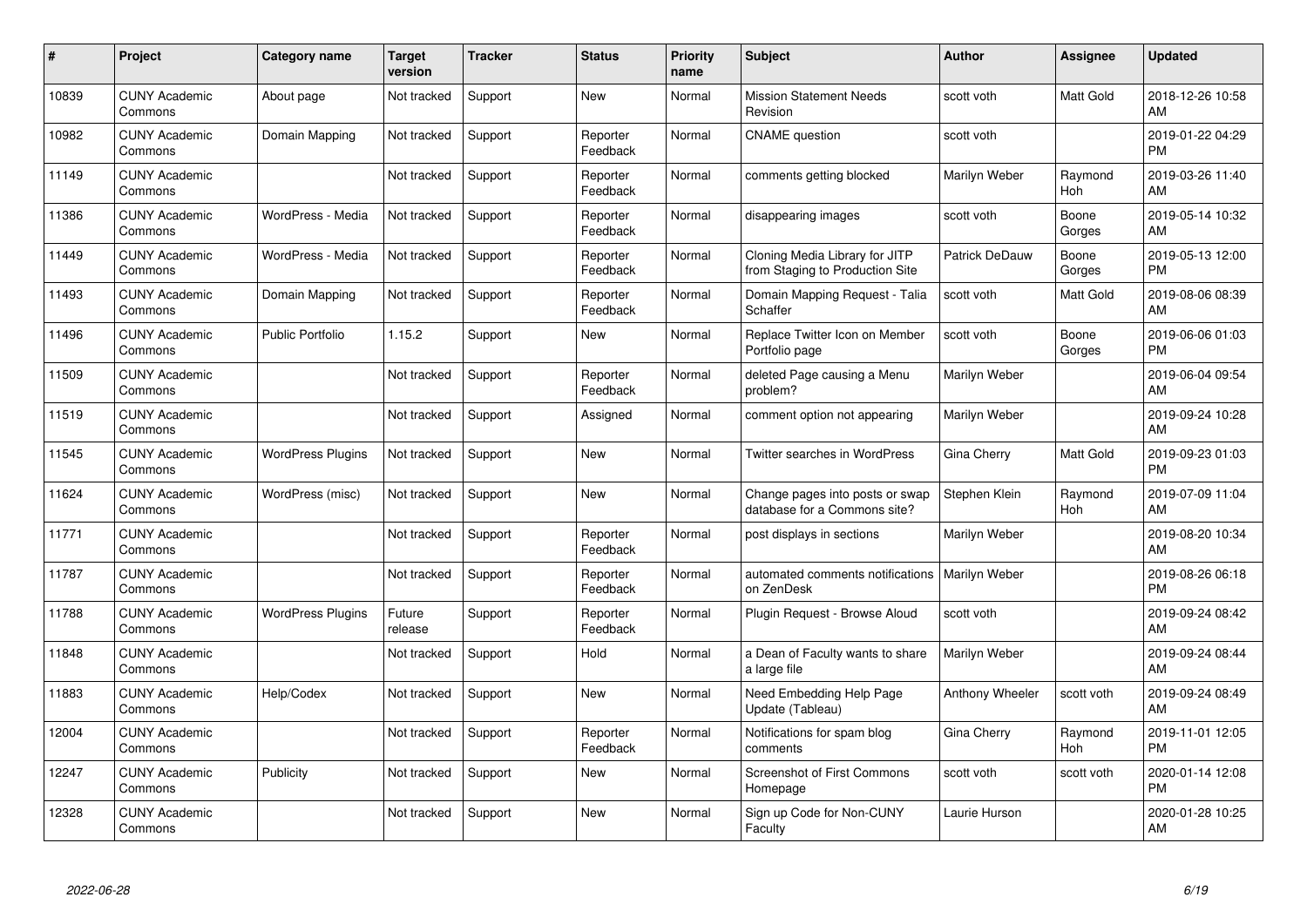| #     | Project                         | <b>Category name</b>      | Target<br>version | <b>Tracker</b> | <b>Status</b>        | <b>Priority</b><br>name | <b>Subject</b>                                                   | <b>Author</b>  | <b>Assignee</b>       | <b>Updated</b>                |
|-------|---------------------------------|---------------------------|-------------------|----------------|----------------------|-------------------------|------------------------------------------------------------------|----------------|-----------------------|-------------------------------|
| 12350 | <b>CUNY Academic</b><br>Commons | <b>Blogs (BuddyPress)</b> | Not tracked       | Support        | Reporter<br>Feedback | Normal                  | <b>URL</b> creation problem                                      | Marilyn Weber  |                       | 2020-02-03 11:27<br>AM        |
| 12352 | <b>CUNY Academic</b><br>Commons |                           | Not tracked       | Support        | New                  | Normal                  | "posts list" page builder block<br>option                        | Marilyn Weber  |                       | 2020-02-03 01:29<br><b>PM</b> |
| 12382 | <b>CUNY Academic</b><br>Commons | Membership                | Not tracked       | Support        | <b>New</b>           | Normal                  | Email request change                                             | Marilyn Weber  | Marilyn<br>Weber      | 2020-02-06 12:56<br><b>PM</b> |
| 12484 | <b>CUNY Academic</b><br>Commons |                           | Not tracked       | Support        | Reporter<br>Feedback | Normal                  | Sign up Code for COIL Course<br>starting in March                | Laurie Hurson  | Matt Gold             | 2020-03-02 02:26<br><b>PM</b> |
| 12741 | <b>CUNY Academic</b><br>Commons | <b>WordPress Plugins</b>  | Not tracked       | Support        | Reporter<br>Feedback | Normal                  | <b>Tableau Public Viz Block</b>                                  | Marilyn Weber  | Raymond<br><b>Hoh</b> | 2020-05-12 11:00<br>AM        |
| 13034 | <b>CUNY Academic</b><br>Commons |                           | Not tracked       | Support        | Reporter<br>Feedback | Normal                  | a site is asking people to join the<br>Commons to get a download | Marilyn Weber  |                       | 2020-07-12 07:23<br>AM        |
| 13255 | <b>CUNY Academic</b><br>Commons |                           | Not tracked       | Support        | Reporter<br>Feedback | Normal                  | Accessibility problems                                           | Marilyn Weber  |                       | 2020-09-01 05:48<br><b>PM</b> |
| 13286 | <b>CUNY Academic</b><br>Commons |                           | Not tracked       | Support        | <b>New</b>           | Normal                  | problem connecting with<br><b>WordPress app</b>                  | Marilyn Weber  | Raymond<br><b>Hoh</b> | 2020-09-08 11:16<br>AM        |
| 13946 | <b>CUNY Academic</b><br>Commons | <b>WordPress Plugins</b>  | 2.1.0             | Support        | Assigned             | Normal                  | Custom Embed handler For<br>OneDrive files                       | scott voth     | Raymond<br>Hoh        | 2022-05-26 10:46<br>AM        |
| 13975 | <b>CUNY Academic</b><br>Commons | Social Paper              | Not tracked       | Support        | Reporter<br>Feedback | Normal                  | can't approve comments on Social   Marilyn Weber<br>Paper paper  |                |                       | 2021-02-12 09:33<br>AM        |
| 14074 | <b>CUNY Academic</b><br>Commons | WordPress (misc)          | Not tracked       | Support        | Reporter<br>Feedback | Normal                  | page password protection<br>problem                              | Marilyn Weber  |                       | 2021-03-02 11:03<br>AM        |
| 14398 | <b>CUNY Academic</b><br>Commons |                           | Not tracked       | Support        | Reporter<br>Feedback | Normal                  | Events plug-in notification<br>problem                           | Marilyn Weber  |                       | 2021-05-11 11:21<br>AM        |
| 14439 | <b>CUNY Academic</b><br>Commons | Spam/Spam<br>Prevention   | 2.0.2             | Support        | Assigned             | Normal                  | Aprroved comments held for<br>moderation                         | Laurie Hurson  | Raymond<br>Hoh        | 2022-06-14 11:36<br>AM        |
| 14538 | <b>CUNY Academic</b><br>Commons |                           | Not tracked       | Support        | Reporter<br>Feedback | Normal                  | <b>Weebly To Commons</b>                                         | Laurie Hurson  |                       | 2021-09-14 10:47<br>AM        |
| 14784 | <b>CUNY Academic</b><br>Commons |                           |                   | Support        | Reporter<br>Feedback | Normal                  | User report of logo problem when<br>using Customizer theme       | Marilyn Weber  |                       | 2021-09-17 10:25<br>AM        |
| 14842 | <b>CUNY Academic</b><br>Commons |                           | Not tracked       | Support        | Reporter<br>Feedback | Normal                  | Question about widgets and block<br>editor                       | Gina Cherry    |                       | 2021-10-06 03:01<br><b>PM</b> |
| 14900 | <b>CUNY Academic</b><br>Commons |                           | Not tracked       | Support        | Reporter<br>Feedback | Normal                  | previous theme?                                                  | Marilyn Weber  |                       | 2021-10-25 10:31<br>AM        |
| 14911 | <b>CUNY Academic</b><br>Commons | <b>WordPress Themes</b>   | Not tracked       | Support        | New                  | Normal                  | Twentytwentyone theme                                            | Marilyn Weber  |                       | 2021-10-28 10:37<br>AM        |
| 14983 | <b>CUNY Academic</b><br>Commons | WordPress (misc)          | Not tracked       | Support        | Reporter<br>Feedback | Normal                  | 'Read More" tag not working                                      | Rebecca Krisel | Raymond<br>Hoh        | 2021-11-23 01:17<br>PM        |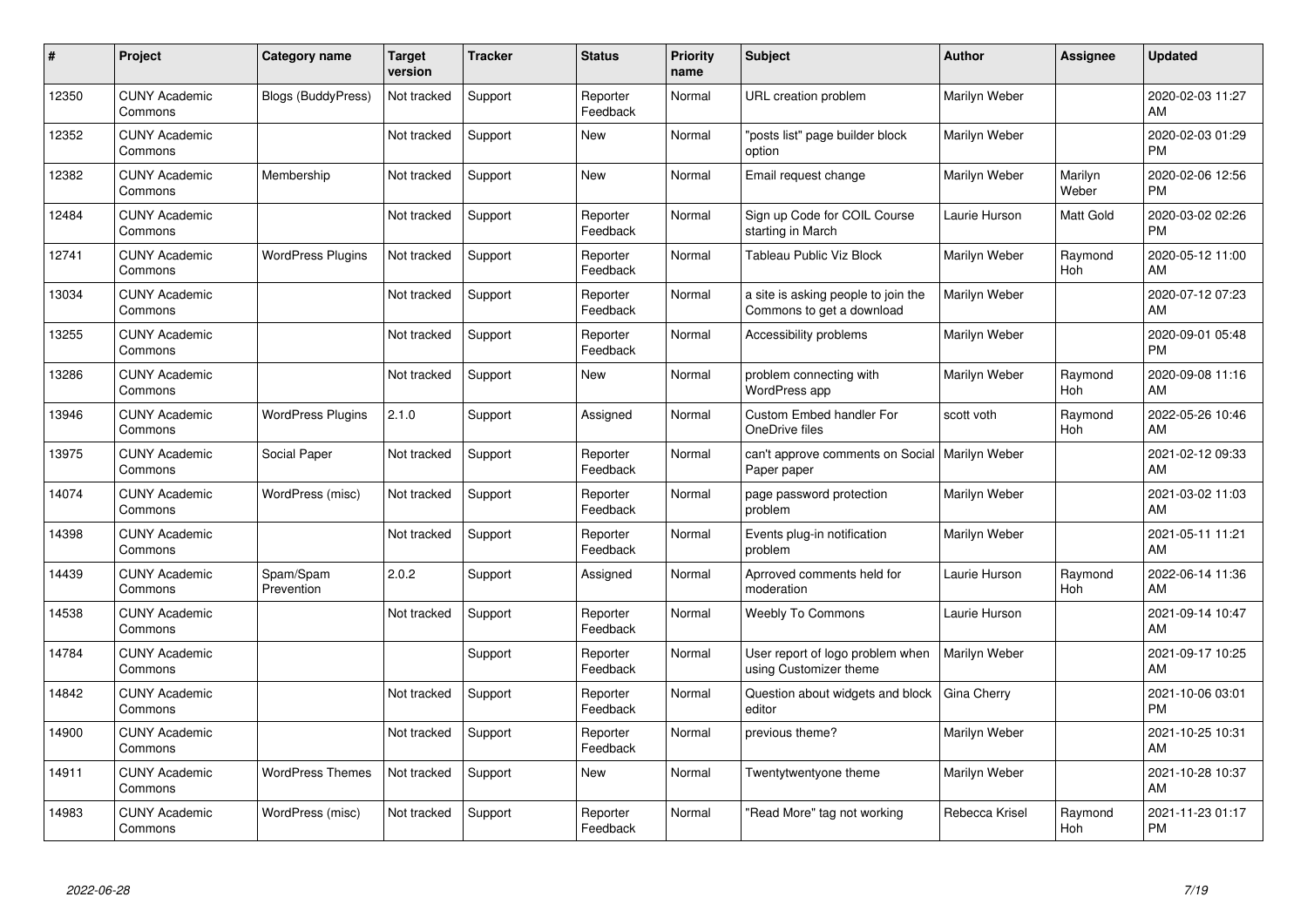| #     | Project                                                                 | <b>Category name</b>     | <b>Target</b><br>version | <b>Tracker</b> | <b>Status</b>                       | <b>Priority</b><br>name | Subject                                                           | Author              | <b>Assignee</b>     | <b>Updated</b>                |
|-------|-------------------------------------------------------------------------|--------------------------|--------------------------|----------------|-------------------------------------|-------------------------|-------------------------------------------------------------------|---------------------|---------------------|-------------------------------|
| 14994 | <b>CUNY Academic</b><br>Commons                                         | cdev.gc.cuny.edu         | Not tracked              | Support        | In Progress                         | Normal                  | Clear Cache on CDEV                                               | scott voth          | Raymond<br>Hoh      | 2021-12-07 03:51<br>PM        |
| 15045 | <b>CUNY Academic</b><br>Commons                                         |                          |                          | Support        | New                                 | Normal                  | no result for KCeL in the search<br>box on the commons            | Marilyn Weber       |                     | 2021-12-10 11:29<br>AM        |
| 15169 | <b>CUNY Academic</b><br>Commons                                         |                          | 2.0.2                    | Support        | Reporter<br>Feedback                | Normal                  | new Prelude website zipfiles for<br>custom theme and other files. | Marilyn Weber       |                     | 2022-06-14 11:36<br>AM        |
| 15176 | <b>CUNY Academic</b><br>Commons                                         |                          | Not tracked              | Support        | Reporter<br>Feedback                | Normal                  | Archiving Q Writing & Old<br>Wordpress Sites on the Commons       | Laurie Hurson       |                     | 2022-02-08 10:28<br>AM        |
| 15260 | <b>CUNY Academic</b><br>Commons                                         |                          |                          | Support        | Reporter<br>Feedback                | Normal                  | Diacritical markings   European<br><b>Stages</b>                  | Marilyn Weber       |                     | 2022-02-04 08:16<br>AM        |
| 15370 | <b>CUNY Academic</b><br>Commons                                         |                          |                          | Support        | Reporter<br>Feedback                | Normal                  | All-in-One Event Calendar?                                        | Marilyn Weber       |                     | 2022-02-17 11:03<br>AM        |
| 15565 | <b>CUNY Academic</b><br>Commons                                         |                          |                          | Support        | New                                 | Normal                  | Events - send updates to an email<br>listserv                     | Marilyn Weber       |                     | 2022-03-10 01:06<br>PM        |
| 15655 | <b>CUNY Academic</b><br>Commons                                         |                          | 2.0.2                    | Support        | Reporter<br>Feedback                | Normal                  | Event Aggregator plugin?                                          | Marilyn Weber       |                     | 2022-06-14 11:36<br>AM        |
| 15767 | <b>CUNY Academic</b><br>Commons                                         | WordPress (misc)         |                          | Support        | New                                 | Normal                  | Site loading slowly                                               | scott voth          | Boone<br>Gorges     | 2022-04-04 08:56<br><b>PM</b> |
| 15816 | <b>CUNY Academic</b><br>Commons                                         |                          | Not tracked              | Support        | New                                 | Normal                  | slow loading at SPS                                               | Marilyn Weber       |                     | 2022-04-05 01:26<br>PM        |
| 15978 | <b>CUNY Academic</b><br>Commons                                         | WordPress - Media        | 2.0.2                    | Support        | Reporter<br>Feedback                | Normal                  | tex files?                                                        | Marilyn Weber       | Raymond<br>Hoh      | 2022-06-14 11:36<br>AM        |
| 16099 | <b>CUNY Academic</b><br>Commons                                         |                          |                          | Support        | Reporter<br>Feedback                | Normal                  | request for Newsletter Glue                                       | Marilyn Weber       |                     | 2022-05-13 12:14<br><b>PM</b> |
| 16110 | <b>CUNY Academic</b><br>Commons                                         |                          |                          | Support        | Reporter<br>Feedback                | Normal                  | remove Creative Commons<br>license from pages?                    | Marilyn Weber       | Raymond<br>Hoh      | 2022-05-17 06:11<br><b>PM</b> |
| 16291 | <b>CUNY Academic</b><br>Commons                                         | Site cloning             | 2.0.2                    | Support        | Staged for<br>Production<br>Release | Normal                  | Images coming up blank in Media<br>Library                        | Marilyn Weber       | Raymond<br>Hoh      | 2022-06-23 08:28<br>PM        |
| 12062 | AD/O365 Transition<br>from NonMatric to<br><b>Matriculated Students</b> |                          |                          | Feature        | In Progress                         | Normal                  | create solution and console<br>project                            | Emilio Rodriguez    | Emilio<br>Rodriguez | 2019-11-12 03:56<br><b>PM</b> |
| 287   | <b>CUNY Academic</b><br>Commons                                         | WordPress (misc)         | Future<br>release        | Feature        | Assigned                            | Normal                  | Create troubleshooting tool for<br>account sign-up                | Matt Gold           | Boone<br>Gorges     | 2015-11-09 06:17<br>PM        |
| 308   | <b>CUNY Academic</b><br>Commons                                         | Registration             | Future<br>release        | Feature        | New                                 | Normal                  | Group recommendations for<br>signup process                       | <b>Boone Gorges</b> | Samantha<br>Raddatz | 2015-11-09 05:07<br>PM        |
| 364   | <b>CUNY Academic</b><br>Commons                                         | <b>WordPress Plugins</b> | Future<br>release        | Feature        | New                                 | Normal                  | <b>Bulletin Board</b>                                             | Matt Gold           |                     | 2015-01-05 08:50<br><b>PM</b> |
| 365   | <b>CUNY Academic</b><br>Commons                                         | WordPress (misc)         | Future<br>release        | Feature        | Assigned                            | Normal                  | <b>Create Mouseover Tooltips</b><br>throughout Site               | Matt Gold           | Chris Stein         | 2015-11-09 06:18<br><b>PM</b> |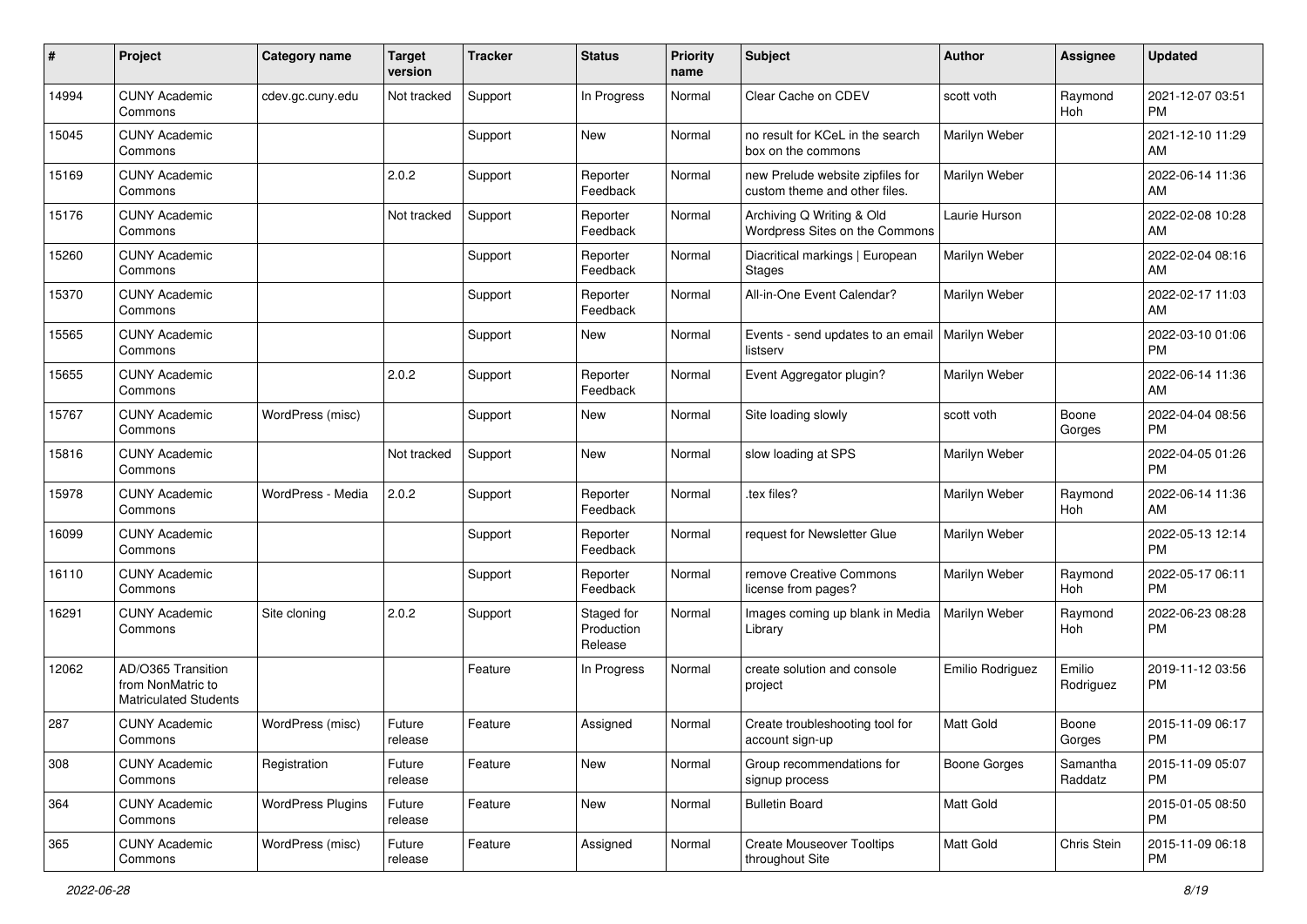| $\pmb{\#}$ | Project                         | Category name            | <b>Target</b><br>version | Tracker | <b>Status</b>        | <b>Priority</b><br>name | <b>Subject</b>                                                       | <b>Author</b>       | Assignee            | <b>Updated</b>                |
|------------|---------------------------------|--------------------------|--------------------------|---------|----------------------|-------------------------|----------------------------------------------------------------------|---------------------|---------------------|-------------------------------|
| 377        | <b>CUNY Academic</b><br>Commons | BuddyPress (misc)        | Future<br>release        | Feature | Assigned             | Normal                  | Like buttons                                                         | <b>Matt Gold</b>    | Boone<br>Gorges     | 2010-11-16 05:13<br><b>PM</b> |
| 412        | <b>CUNY Academic</b><br>Commons | <b>WordPress Themes</b>  | Future<br>release        | Feature | Assigned             | Normal                  | <b>Featured Themes</b>                                               | <b>Matt Gold</b>    | Dominic<br>Giglio   | 2015-01-05 08:44<br><b>PM</b> |
| 435        | <b>CUNY Academic</b><br>Commons | BuddyPress (misc)        | Future<br>release        | Feature | Assigned             | Normal                  | Include Avatar Images in Forum<br><b>Post Notification Emails</b>    | Matt Gold           | Boone<br>Gorges     | 2010-12-08 12:40<br><b>PM</b> |
| 481        | <b>CUNY Academic</b><br>Commons | Groups (misc)            | Future<br>release        | Feature | Assigned             | Normal                  | ability to archive inactive groups<br>and blogs                      | Michael Mandiberg   | Samantha<br>Raddatz | 2015-11-09 05:56<br><b>PM</b> |
| 497        | <b>CUNY Academic</b><br>Commons | <b>WordPress Plugins</b> | Future<br>release        | Feature | Assigned             | Normal                  | Drag and Drop Ordering on<br>Gallery Post Plugin                     | Matt Gold           | Ron Rennick         | 2015-11-09 06:18<br><b>PM</b> |
| 500        | <b>CUNY Academic</b><br>Commons | BuddyPress (misc)        | Future<br>release        | Feature | Assigned             | Normal                  | <b>Export Group Data</b>                                             | Matt Gold           | Boone<br>Gorges     | 2010-12-19 12:09<br><b>PM</b> |
| 554        | <b>CUNY Academic</b><br>Commons | BuddyPress (misc)        | Future<br>release        | Feature | Assigned             | Normal                  | Add Trackback notifications to<br>site-wide activity feed            | <b>Matt Gold</b>    | Boone<br>Gorges     | 2015-11-09 06:19<br><b>PM</b> |
| 585        | <b>CUNY Academic</b><br>Commons | Group Forums             | Future<br>release        | Feature | Assigned             | Normal                  | Merge Forum Topics                                                   | Sarah Morgano       | Boone<br>Gorges     | 2011-07-06 04:11<br><b>PM</b> |
| 599        | <b>CUNY Academic</b><br>Commons | BuddyPress (misc)        | Future<br>release        | Feature | Assigned             | Normal                  | Consider adding rating plugins for<br><b>BuddyPress/BBPress</b>      | Matt Gold           | Boone<br>Gorges     | 2011-08-22 06:50<br><b>PM</b> |
| 618        | <b>CUNY Academic</b><br>Commons | <b>BuddyPress Docs</b>   | Future<br>release        | Feature | Assigned             | Normal                  | BuddyPress Docs: export formats                                      | <b>Boone Gorges</b> | Boone<br>Gorges     | 2015-11-09 05:38<br><b>PM</b> |
| 635        | <b>CUNY Academic</b><br>Commons | BuddyPress (misc)        | Future<br>release        | Feature | Assigned             | Normal                  | Big Blue Button -<br>Videoconferencing in Groups and<br><b>Blogs</b> | <b>Matt Gold</b>    | Boone<br>Gorges     | 2011-03-14 03:24<br><b>PM</b> |
| 653        | <b>CUNY Academic</b><br>Commons | Group Blogs              | Future<br>release        | Feature | Assigned             | Normal                  | Redesign Integration of Groups<br>and Blogs                          | <b>Matt Gold</b>    | Samantha<br>Raddatz | 2015-11-09 05:40<br><b>PM</b> |
| 658        | <b>CUNY Academic</b><br>Commons | <b>WordPress Plugins</b> | Future<br>release        | Feature | Assigned             | Normal                  | Rebulid Sitewide Tag Suggestion                                      | Matt Gold           | Boone<br>Gorges     | 2015-01-05 08:47<br><b>PM</b> |
| 1105       | <b>CUNY Academic</b><br>Commons | WordPress (misc)         | Future<br>release        | Feature | Assigned             | Normal                  | Rephrase Blog Privacy Options                                        | <b>Matt Gold</b>    | Samantha<br>Raddatz | 2015-11-09 06:19<br><b>PM</b> |
| 1422       | <b>CUNY Academic</b><br>Commons | <b>BuddyPress Docs</b>   | Future<br>release        | Feature | Assigned             | Normal                  | Make "created Doc" activity icons<br>non-mini                        | Boone Gorges        | Boone<br>Gorges     | 2015-11-09 05:48<br><b>PM</b> |
| 1460       | <b>CUNY Academic</b><br>Commons | Analytics                | Future<br>release        | Feature | Assigned             | Normal                  | Update System Report                                                 | <b>Brian Foote</b>  | Boone<br>Gorges     | 2015-11-09 06:13<br><b>PM</b> |
| 1508       | <b>CUNY Academic</b><br>Commons | WordPress (misc)         | Future<br>release        | Feature | Assigned             | Normal                  | Share login cookies across<br>mapped domains                         | <b>Boone Gorges</b> | Boone<br>Gorges     | 2012-07-02 12:12<br><b>PM</b> |
| 1544       | <b>CUNY Academic</b><br>Commons | Groups (misc)            | Future<br>release        | Feature | Reporter<br>Feedback | Normal                  | Group Filtering and Sorting                                          | <b>Matt Gold</b>    | Chris Stein         | 2019-03-01 02:25<br><b>PM</b> |
| 1744       | <b>CUNY Academic</b><br>Commons | <b>BuddyPress Docs</b>   | Future<br>release        | Feature | Assigned             | Normal                  | Spreadsheet-style Docs                                               | Boone Gorges        | Boone<br>Gorges     | 2015-11-09 06:13<br><b>PM</b> |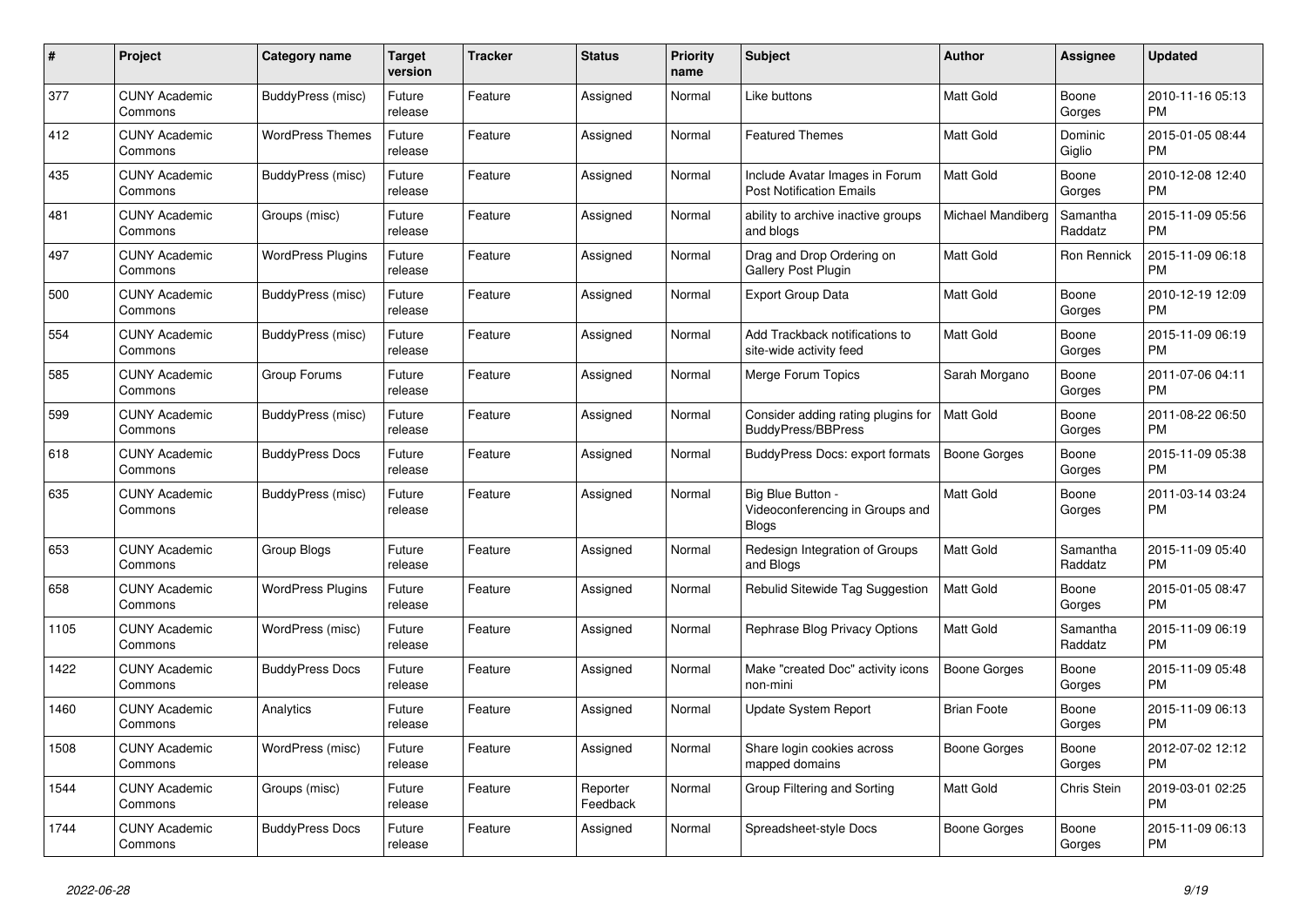| #    | <b>Project</b>                  | Category name           | <b>Target</b><br>version | <b>Tracker</b> | <b>Status</b> | <b>Priority</b><br>name | <b>Subject</b>                                                                 | Author              | <b>Assignee</b>       | <b>Updated</b>                |
|------|---------------------------------|-------------------------|--------------------------|----------------|---------------|-------------------------|--------------------------------------------------------------------------------|---------------------|-----------------------|-------------------------------|
| 1888 | <b>CUNY Academic</b><br>Commons | Home Page               | Future<br>release        | Feature        | Assigned      | Normal                  | Refactor BP MPO Activity Filter to<br>support proper pagination                | Sarah Morgano       | Boone<br>Gorges       | 2014-05-01 07:11<br><b>PM</b> |
| 2523 | <b>CUNY Academic</b><br>Commons | <b>BuddyPress Docs</b>  | Future<br>release        | Feature        | Assigned      | Normal                  | Allow Users to Upload Images to<br><b>BP</b> Docs                              | <b>Matt Gold</b>    | Boone<br>Gorges       | 2015-11-09 06:14<br><b>PM</b> |
| 2753 | <b>CUNY Academic</b><br>Commons | <b>Public Portfolio</b> | Future<br>release        | Feature        | <b>New</b>    | Normal                  | Create actual actual tagification in<br>academic interests and other<br>fields | Micki Kaufman       | Boone<br>Gorges       | 2015-01-05 08:52<br><b>PM</b> |
| 2754 | <b>CUNY Academic</b><br>Commons | Design                  | Future<br>release        | Feature        | Assigned      | Normal                  | Determine strategy for CAC logo<br>handling in top header                      | Micki Kaufman       | Chris Stein           | 2015-01-05 08:53<br><b>PM</b> |
| 2832 | <b>CUNY Academic</b><br>Commons | <b>Public Portfolio</b> | Future<br>release        | Feature        | Assigned      | Normal                  | Improve interface for (not)<br>auto-linking profile fields                     | Boone Gorges        | Chris Stein           | 2015-01-05 08:52<br><b>PM</b> |
| 2881 | <b>CUNY Academic</b><br>Commons | <b>Public Portfolio</b> | Future<br>release        | Feature        | Assigned      | Normal                  | Redesign the UX for Profiles                                                   | Chris Stein         | Chris Stein           | 2016-10-13 12:45<br><b>PM</b> |
| 3002 | <b>CUNY Academic</b><br>Commons | Search                  | Future<br>release        | Feature        | Assigned      | Normal                  | Overhaul CAC search by using<br>external search appliance                      | Boone Gorges        | Boone<br>Gorges       | 2020-07-15 03:05<br><b>PM</b> |
| 3042 | <b>CUNY Academic</b><br>Commons | <b>Public Portfolio</b> | Future<br>release        | Feature        | Assigned      | Normal                  | Browsing member interests                                                      | <b>Matt Gold</b>    | Boone<br>Gorges       | 2015-03-21 09:04<br><b>PM</b> |
| 3090 | <b>CUNY Academic</b><br>Commons | Twitter page            | Future<br>release        | Feature        | Assigned      | Normal                  | Prevent Retweets from showing<br>up on Commons twitter page                    | <b>Matt Gold</b>    | <b>Tahir Butt</b>     | 2016-10-24 11:31<br>AM        |
| 3192 | <b>CUNY Academic</b><br>Commons | Group Forums            | Future<br>release        | Feature        | Assigned      | Normal                  | Customizable forum views for<br>bbPress 2.x group forums                       | Boone Gorges        | Raymond<br><b>Hoh</b> | 2015-11-09 12:47<br><b>PM</b> |
| 3193 | <b>CUNY Academic</b><br>Commons | Group Forums            | Future<br>release        | Feature        | Assigned      | Normal                  | bbPress 2.x dynamic roles and<br><b>RBE</b>                                    | <b>Boone Gorges</b> | Boone<br>Gorges       | 2014-09-30 01:30<br><b>PM</b> |
| 3220 | <b>CUNY Academic</b><br>Commons | <b>Public Portfolio</b> | Future<br>release        | Feature        | Assigned      | Normal                  | Add indent/outdent option to<br>Formatting Buttons on Profile<br>Page          | <b>Matt Gold</b>    | Boone<br>Gorges       | 2014-05-21 10:39<br><b>PM</b> |
| 3308 | <b>CUNY Academic</b><br>Commons | Group Invitations       | Future<br>release        | Feature        | Assigned      | Normal                  | Allow members to rescind group<br>invitations                                  | <b>Matt Gold</b>    | Boone<br>Gorges       | 2015-04-01 08:53<br><b>PM</b> |
| 3330 | <b>CUNY Academic</b><br>Commons | My Commons              | Future<br>release        | Feature        | Assigned      | Normal                  | 'Commons Information" tool                                                     | Boone Gorges        | Chris Stein           | 2014-09-22 08:46<br><b>PM</b> |
| 3458 | <b>CUNY Academic</b><br>Commons | Groups (misc)           | Future<br>release        | Feature        | Assigned      | Normal                  | Filter Members of Group by<br>Campus                                           | Michael Smith       | Samantha<br>Raddatz   | 2014-09-26 08:32<br><b>PM</b> |
| 3473 | <b>CUNY Academic</b><br>Commons | User Experience         | Future<br>release        | Feature        | Assigned      | Normal                  | Commons profile: Add help info<br>about "Positions" replacing "title"          | Keith Miyake        | Samantha<br>Raddatz   | 2015-11-09 02:28<br><b>PM</b> |
| 3475 | <b>CUNY Academic</b><br>Commons | Events                  | Future<br>release        | Feature        | Assigned      | Normal                  | Request to add plugin to<br>streamline room<br>booking/appointment booking     | Naomi Barrettara    | Boone<br>Gorges       | 2014-12-01 05:14<br><b>PM</b> |
| 3517 | <b>CUNY Academic</b><br>Commons | My Commons              | Future<br>release        | Feature        | Assigned      | Normal                  | Mute/Unmute My Commons<br>updates                                              | <b>Matt Gold</b>    | Raymond<br><b>Hoh</b> | 2015-11-09 01:19<br><b>PM</b> |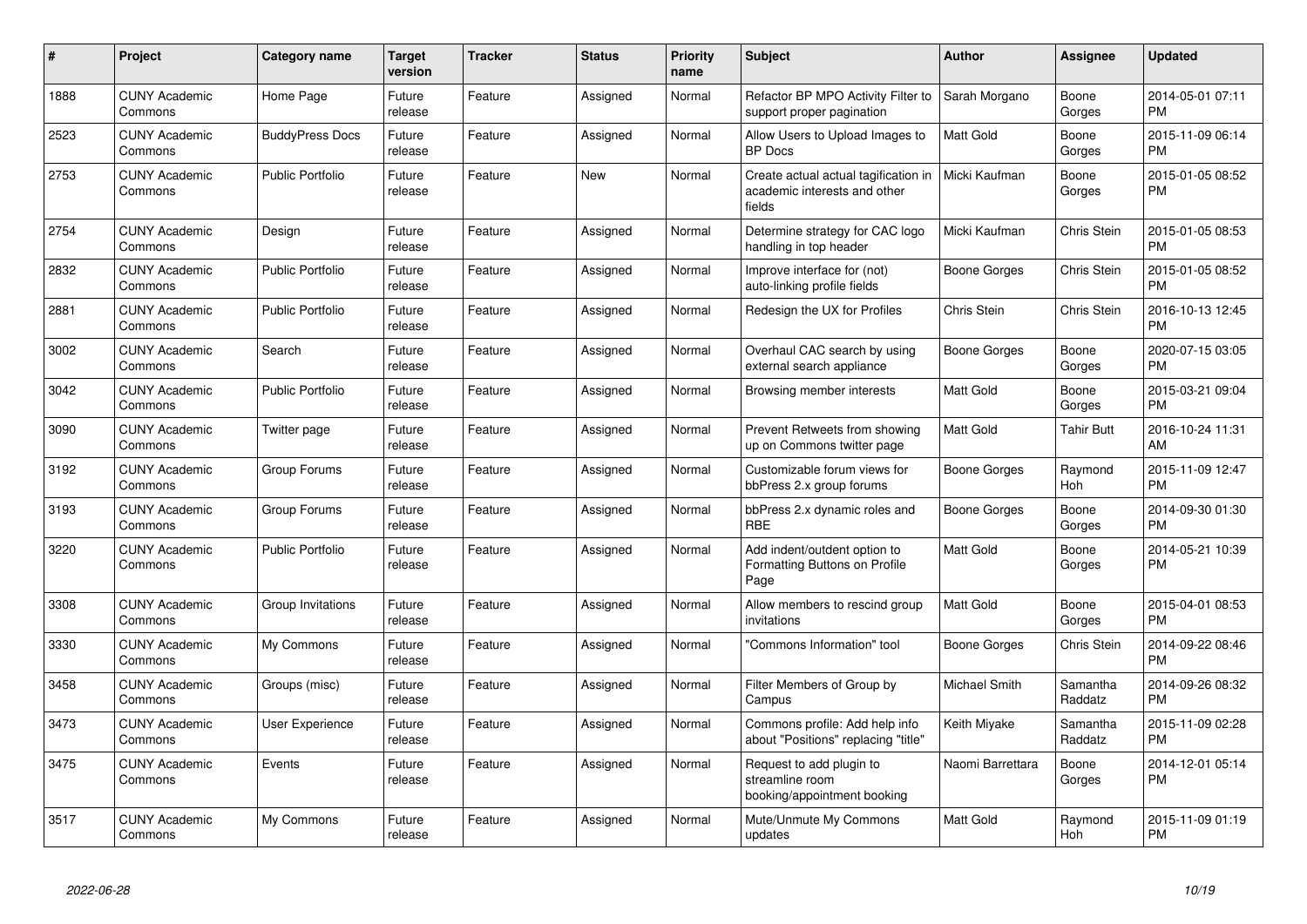| #    | Project                         | <b>Category name</b>    | <b>Target</b><br>version | <b>Tracker</b> | <b>Status</b> | <b>Priority</b><br>name | Subject                                                                           | Author              | <b>Assignee</b>     | <b>Updated</b>                |
|------|---------------------------------|-------------------------|--------------------------|----------------|---------------|-------------------------|-----------------------------------------------------------------------------------|---------------------|---------------------|-------------------------------|
| 3536 | <b>CUNY Academic</b><br>Commons | My Commons              | Future<br>release        | Feature        | Assigned      | Normal                  | Infinite Scroll on My Commons<br>page                                             | <b>Matt Gold</b>    | Raymond<br>Hoh      | 2015-04-13 04:42<br><b>PM</b> |
| 3580 | <b>CUNY Academic</b><br>Commons | Group Blogs             | Future<br>release        | Feature        | <b>New</b>    | Normal                  | Multiple blogs per group                                                          | <b>Boone Gorges</b> | Boone<br>Gorges     | 2018-02-20 02:02<br><b>PM</b> |
| 3657 | CUNY Academic<br>Commons        | WordPress (misc)        | Not tracked              | Feature        | <b>New</b>    | Normal                  | Create alert for GC email<br>addresses                                            | <b>Matt Gold</b>    | Matt Gold           | 2016-04-14 11:29<br><b>PM</b> |
| 3662 | <b>CUNY Academic</b><br>Commons | <b>SEO</b>              | Future<br>release        | Feature        | Assigned      | Normal                  | Duplicate Content/SEO/Google<br>issues                                            | <b>Matt Gold</b>    | Raymond<br>Hoh      | 2015-04-13 04:37<br><b>PM</b> |
| 3759 | <b>CUNY Academic</b><br>Commons | WordPress (misc)        | Future<br>release        | Feature        | Assigned      | Normal                  | Review Interface for Adding Users   Matt Gold<br>to Blogs                         |                     | Boone<br>Gorges     | 2015-03-24 05:52<br><b>PM</b> |
| 3768 | <b>CUNY Academic</b><br>Commons | <b>Public Portfolio</b> | Future<br>release        | Feature        | Assigned      | Normal                  | Institutions/Past positions on<br>public portfolios                               | <b>Matt Gold</b>    | Boone<br>Gorges     | 2018-04-23 10:44<br>AM        |
| 3770 | <b>CUNY Academic</b><br>Commons | <b>Public Portfolio</b> | Future<br>release        | Feature        | Assigned      | Normal                  | Improve Layout/Formatting of<br>Positions Area on Public<br>Portfolios            | Matt Gold           | Chris Stein         | 2015-04-01 09:17<br><b>PM</b> |
| 4053 | <b>CUNY Academic</b><br>Commons | Events                  | Future<br>release        | Feature        | Assigned      | Normal                  | Create new tab for past events                                                    | Matt Gold           | Boone<br>Gorges     | 2015-05-12 02:10<br><b>PM</b> |
| 4238 | <b>CUNY Academic</b><br>Commons | Events                  | Future<br>release        | Feature        | Assigned      | Normal                  | Copy Events to Other Groups?                                                      | <b>Matt Gold</b>    | Boone<br>Gorges     | 2015-07-02 10:08<br>AM        |
| 4481 | <b>CUNY Academic</b><br>Commons | Events                  | Future<br>release        | Feature        | <b>New</b>    | Normal                  | Group admins/mods should have<br>the ability to unlink an event from<br>the group | <b>Boone Gorges</b> | Boone<br>Gorges     | 2017-04-24 03:53<br><b>PM</b> |
| 4635 | <b>CUNY Academic</b><br>Commons | Authentication          | Future<br>release        | Feature        | <b>New</b>    | Normal                  | Allow non-WP authentication                                                       | <b>Boone Gorges</b> | Sonja Leix          | 2019-03-01 02:05<br><b>PM</b> |
| 4980 | <b>CUNY Academic</b><br>Commons | Home Page               | Future<br>release        | Feature        | Assigned      | Normal                  | CAC Featured Content -- Adding<br>Randomization                                   | <b>Matt Gold</b>    | Boone<br>Gorges     | 2016-12-12 03:01<br><b>PM</b> |
| 5199 | <b>CUNY Academic</b><br>Commons | Social Paper            | Future<br>release        | Feature        | <b>New</b>    | Normal                  | add tables to the SP editor                                                       | Marilyn Weber       |                     | 2016-10-24 11:27<br>AM        |
| 5205 | <b>CUNY Academic</b><br>Commons | Social Paper            | Future<br>release        | Feature        | <b>New</b>    | Normal                  | Social Paper folders                                                              | Marilyn Weber       |                     | 2016-02-11 10:24<br><b>PM</b> |
| 5225 | <b>CUNY Academic</b><br>Commons | Registration            | Future<br>release        | Feature        | Assigned      | Normal                  | On-boarding Issues                                                                | Luke Waltzer        | Samantha<br>Raddatz | 2016-02-12 02:58<br><b>PM</b> |
| 5234 | CUNY Academic<br>Commons        | Membership              | Future<br>release        | Feature        | Assigned      | Normal                  | Write Unconfirmed patch for WP                                                    | <b>Boone Gorges</b> | Boone<br>Gorges     | 2016-10-24 11:18<br>AM        |
| 5316 | <b>CUNY Academic</b><br>Commons | User Experience         | Future<br>release        | Feature        | Assigned      | Normal                  | Prompt user email address<br>updates                                              | Matt Gold           | Stephen Real        | 2016-12-21 03:30<br><b>PM</b> |
| 5397 | <b>CUNY Academic</b><br>Commons | Social Paper            | Future<br>release        | Feature        | New           | Normal                  | frustrating to have to<br>enable/disable in SP                                    | Marilyn Weber       | Samantha<br>Raddatz | 2016-04-20 03:39<br><b>PM</b> |
| 5489 | <b>CUNY Academic</b><br>Commons | Social Paper            | Future<br>release        | Feature        | New           | Normal                  | Asc/desc sorting for Social Paper<br>directories                                  | Boone Gorges        |                     | 2016-04-21 10:06<br>PM        |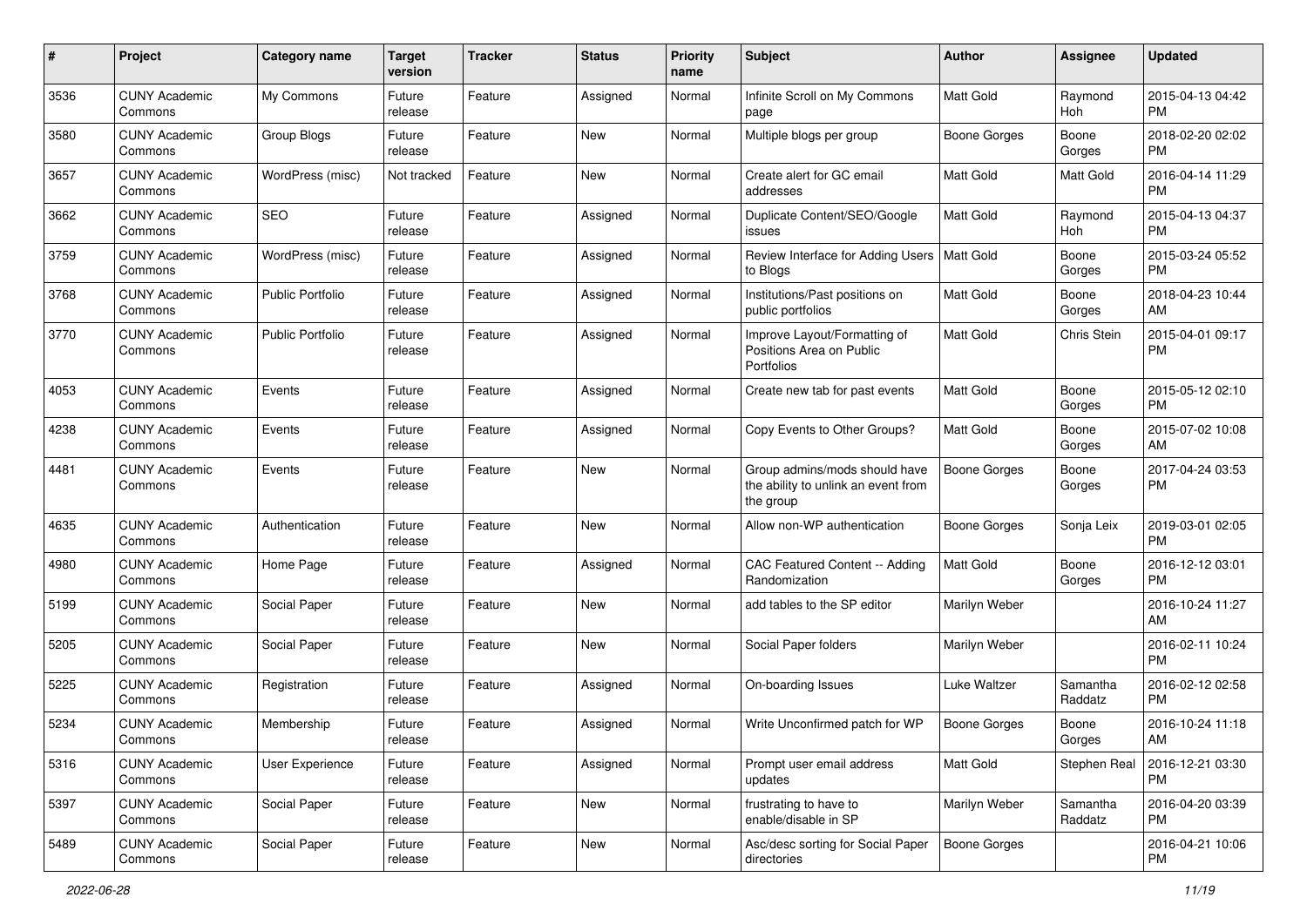| #    | Project                         | Category name              | <b>Target</b><br>version | <b>Tracker</b> | <b>Status</b>        | Priority<br>name | <b>Subject</b>                                                                        | <b>Author</b>       | <b>Assignee</b>       | <b>Updated</b>                |
|------|---------------------------------|----------------------------|--------------------------|----------------|----------------------|------------------|---------------------------------------------------------------------------------------|---------------------|-----------------------|-------------------------------|
| 5581 | <b>CUNY Academic</b><br>Commons | Analytics                  | Future<br>release        | Feature        | Assigned             | Normal           | Explore alternatives to Google<br>Analytics                                           | <b>Matt Gold</b>    | Valerie<br>Townsend   | 2020-04-17 03:12<br><b>PM</b> |
| 5679 | <b>CUNY Academic</b><br>Commons | Analytics                  | Not tracked              | Feature        | <b>New</b>           | Normal           | Logged In Users for GA                                                                | Valerie Townsend    | Valerie<br>Townsend   | 2016-06-11 09:49<br>AM        |
| 5696 | <b>CUNY Academic</b><br>Commons | Events                     | Future<br>release        | Feature        | Assigned             | Normal           | Events Calendar - display options<br>calendar aggregation                             | Matt Gold           | Boone<br>Gorges       | 2016-10-13 11:44<br>AM        |
| 5955 | <b>CUNY Academic</b><br>Commons | Outreach                   | Future<br>release        | Feature        | Assigned             | Normal           | Create auto-newsletter for<br>commons members                                         | Matt Gold           | Luke Waltzer          | 2016-08-30 10:34<br>AM        |
| 5992 | <b>CUNY Academic</b><br>Commons | <b>Email Notifications</b> | Future<br>release        | Feature        | <b>New</b>           | Normal           | Changing the From line of<br>autogenerated blog emails                                | Marilyn Weber       |                       | 2018-09-27 05:19<br><b>PM</b> |
| 6078 | <b>CUNY Academic</b><br>Commons | Blogs (BuddyPress)         | Future<br>release        | Feature        | <b>New</b>           | Normal           | <b>Explore Adding Network Blog</b><br>Metadata Plugin                                 | Luke Waltzer        | Luke Waltzer          | 2016-10-11 10:29<br><b>PM</b> |
| 6115 | <b>CUNY Academic</b><br>Commons | Publicity                  | Not tracked              | Feature        | Assigned             | Normal           | create digital signage for GC                                                         | <b>Matt Gold</b>    | scott voth            | 2016-10-11 10:09<br><b>PM</b> |
| 6332 | <b>CUNY Academic</b><br>Commons | WordPress (misc)           | Future<br>release        | Feature        | <b>New</b>           | Normal           | Allow uploaded files to be marked<br>as private in an ad hoc way                      | <b>Boone Gorges</b> |                       | 2016-10-17 11:41<br><b>PM</b> |
| 6426 | <b>CUNY Academic</b><br>Commons | Spam/Spam<br>Prevention    | Future<br>release        | Feature        | Assigned             | Normal           | Force captcha on all comments?                                                        | Matt Gold           | <b>Tahir Butt</b>     | 2016-10-24 02:06<br><b>PM</b> |
| 7115 | <b>CUNY Academic</b><br>Commons | Groups (misc)              | Future<br>release        | Feature        | Reporter<br>Feedback | Normal           | make licensing info clear during<br>group creation                                    | <b>Matt Gold</b>    | Raymond<br><b>Hoh</b> | 2020-12-08 11:32<br>AM        |
| 7828 | <b>CUNY Academic</b><br>Commons |                            | Not tracked              | Feature        | Assigned             | Normal           | Theme Assessment 2017                                                                 | Margaret Galvan     | Margaret<br>Galvan    | 2017-05-02 10:41<br><b>PM</b> |
| 8211 | <b>CUNY Academic</b><br>Commons | <b>WordPress Themes</b>    | Future<br>release        | Feature        | <b>New</b>           | Normal           | Theme Suggestions: Material<br>Design-Inspired Themes                                 | Margaret Galvan     | Margaret<br>Galvan    | 2017-08-07 02:48<br><b>PM</b> |
| 8756 | <b>CUNY Academic</b><br>Commons | Group Blogs                | Future<br>release        | Feature        | Hold                 | Normal           | Connect multiple blogs to one<br>group?                                               | <b>Matt Gold</b>    | Boone<br>Gorges       | 2017-09-30 10:42<br>AM        |
| 8835 | <b>CUNY Academic</b><br>Commons | Blogs (BuddyPress)         | Future<br>release        | Feature        | <b>New</b>           | Normal           | Extend cuny is shortlinks to sites                                                    | Luke Waltzer        | Boone<br>Gorges       | 2022-04-26 11:59<br>AM        |
| 8836 | <b>CUNY Academic</b><br>Commons | <b>Blogs (BuddyPress)</b>  | Future<br>release        | Feature        | Assigned             | Normal           | Redesign site launch process                                                          | <b>Matt Gold</b>    | Boone<br>Gorges       | 2019-10-03 02:49<br><b>PM</b> |
| 8837 | <b>CUNY Academic</b><br>Commons |                            | Not tracked              | Feature        | Assigned             | Normal           | Create a form to request info from<br>people requesting premium<br>themes and plugins | <b>Matt Gold</b>    | Marilyn<br>Weber      | 2017-11-14 03:35<br><b>PM</b> |
| 8898 | <b>CUNY Academic</b><br>Commons | Social Paper               | Not tracked              | Feature        | Assigned             | Normal           | Usage data on docs and social<br>paper                                                | <b>Matt Gold</b>    | <b>Matt Gold</b>      | 2017-11-16 11:32<br>AM        |
| 8900 | <b>CUNY Academic</b><br>Commons | Accessibility              | Future<br>release        | Feature        | Assigned             | Normal           | Look into tools to enforce<br>accessibility in WP environment                         | <b>Matt Gold</b>    | Boone<br>Gorges       | 2022-04-26 11:59<br>AM        |
| 8901 | <b>CUNY Academic</b><br>Commons | Accessibility              | Future<br>release        | Feature        | Assigned             | Normal           | Theme analysis for accessibility                                                      | <b>Matt Gold</b>    | Boone<br>Gorges       | 2022-04-26 11:59<br>AM        |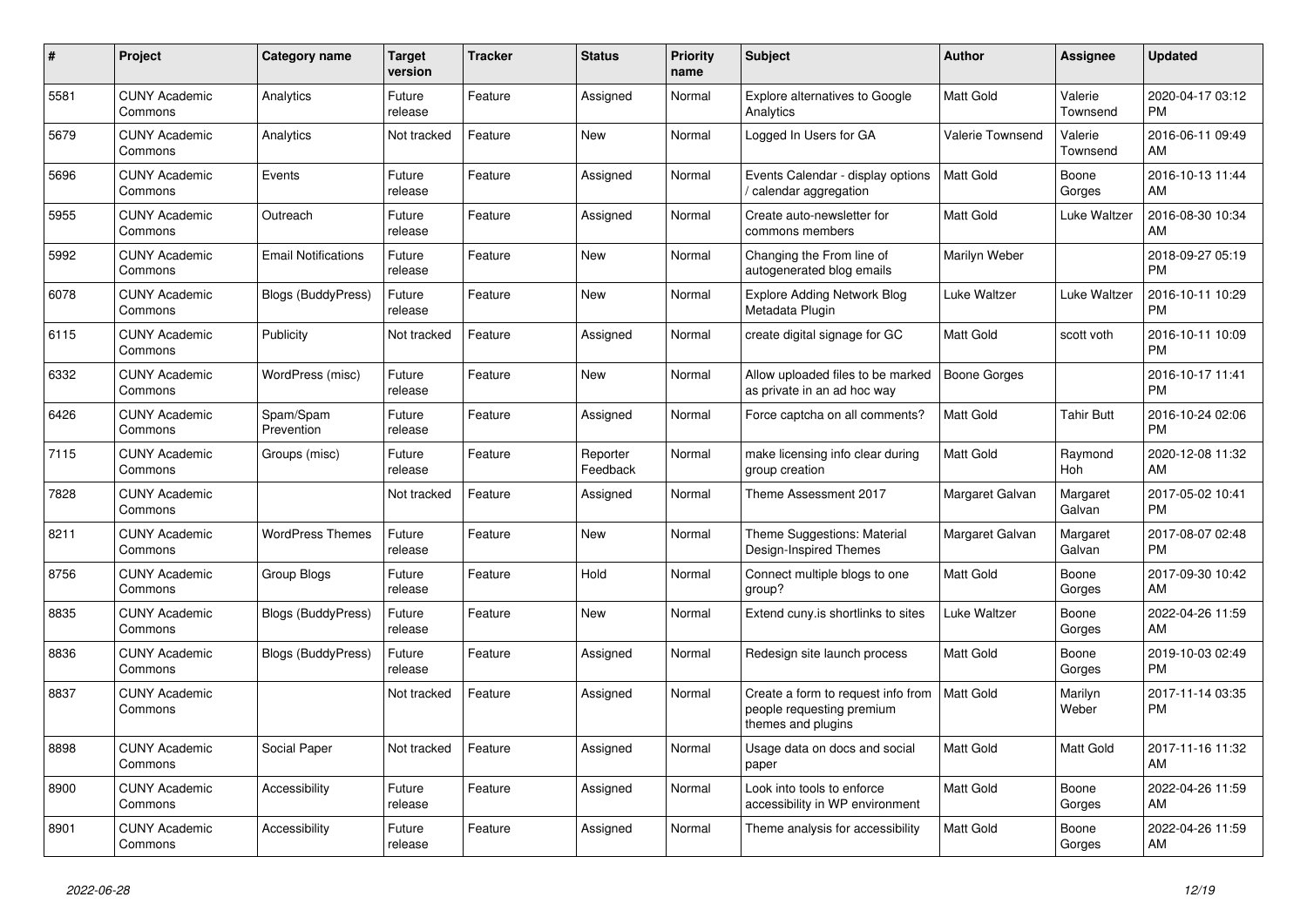| #     | Project                         | <b>Category name</b>     | <b>Target</b><br>version | <b>Tracker</b> | <b>Status</b>        | <b>Priority</b><br>name | <b>Subject</b>                                                                                                                               | Author                  | <b>Assignee</b>  | Updated                       |
|-------|---------------------------------|--------------------------|--------------------------|----------------|----------------------|-------------------------|----------------------------------------------------------------------------------------------------------------------------------------------|-------------------------|------------------|-------------------------------|
| 8902  | <b>CUNY Academic</b><br>Commons | Design                   | Not tracked              | Feature        | Assigned             | Normal                  | Report back on research on<br><b>BuddyPress themes</b>                                                                                       | Matt Gold               | Michael Smith    | 2017-11-10 12:31<br>PМ        |
| 8976  | <b>CUNY Academic</b><br>Commons | Reply By Email           | Not tracked              | Feature        | Assigned             | Normal                  | Package RBE new topics<br>posting?                                                                                                           | <b>Matt Gold</b>        | Raymond<br>Hoh   | 2017-12-04 02:34<br>РM        |
| 9028  | <b>CUNY Academic</b><br>Commons | Onboarding               | Future<br>release        | Feature        | Assigned             | Normal                  | suggest groups to new members<br>during the registration process                                                                             | Matt Gold               | Chris Stein      | 2018-10-24 12:34<br><b>PM</b> |
| 9420  | <b>CUNY Academic</b><br>Commons | cuny.is                  | Not tracked              | Feature        | <b>New</b>           | Normal                  | Request for http://cuny.is/streams                                                                                                           | Raffi<br>Khatchadourian | Marilyn<br>Weber | 2018-04-02 10:08<br>AM        |
| 9643  | <b>CUNY Academic</b><br>Commons | Publicity                | Not tracked              | Feature        | <b>New</b>           | Normal                  | Create a page on the Commons<br>for logos etc.                                                                                               | Stephen Real            | Stephen Real     | 2018-04-24 10:53<br>AM        |
| 9720  | <b>CUNY Academic</b><br>Commons | Authentication           | Future<br>release        | Feature        | New                  | Normal                  | The Commons should be an<br>oAuth provider                                                                                                   | Boone Gorges            |                  | 2019-03-01 02:04<br>PМ        |
| 9895  | <b>CUNY Academic</b><br>Commons | Onboarding               | Future<br>release        | Feature        | Assigned             | Normal                  | Add "Accept Invitation"<br>link/button/function to Group<br>and/or Site invitation emails?                                                   | Luke Waltzer            | Boone<br>Gorges  | 2018-06-07 12:42<br><b>PM</b> |
| 9908  | <b>CUNY Academic</b><br>Commons |                          | Not tracked              | Feature        | New                  | Normal                  | Is it possible to send email<br>updates to users (or an email<br>address not on the list) for only a<br>single page AFTER being<br>prompted? | Michael Shields         | scott voth       | 2018-06-11 01:34<br><b>PM</b> |
| 9947  | <b>CUNY Academic</b><br>Commons | <b>WordPress Plugins</b> | Future<br>release        | Feature        | Reporter<br>Feedback | Normal                  | Install H5P quiz plugin                                                                                                                      | Matt Gold               | Boone<br>Gorges  | 2018-09-11 11:01<br>AM        |
| 10226 | <b>CUNY Academic</b><br>Commons | Courses                  | Future<br>release        | Feature        | New                  | Normal                  | Add "My Courses" to drop down<br>list                                                                                                        | scott voth              | Boone<br>Gorges  | 2021-11-19 12:42<br><b>PM</b> |
| 10354 | <b>CUNY Academic</b><br>Commons | <b>Public Portfolio</b>  | Future<br>release        | Feature        | New                  | Normal                  | Opt out of Having a Profile Page                                                                                                             | scott voth              | Chris Stein      | 2020-05-12 10:43<br>AM        |
| 10368 | <b>CUNY Academic</b><br>Commons |                          | Future<br>release        | Feature        | Assigned             | Normal                  | Use ORCID data to populate<br>academic profile page                                                                                          | Stephen Francoeur       | Boone<br>Gorges  | 2018-09-25 01:53<br><b>PM</b> |
| 10380 | <b>CUNY Academic</b><br>Commons | WordPress (misc)         | Future<br>release        | Feature        | In Progress          | Normal                  | Remove blacklisted plugins                                                                                                                   | <b>Boone Gorges</b>     |                  | 2022-04-26 12:00<br><b>PM</b> |
| 10659 | <b>CUNY Academic</b><br>Commons | Group Forums             | Future<br>release        | Feature        | Assigned             | Normal                  | Post to multiple groups via email                                                                                                            | <b>Matt Gold</b>        | Raymond<br>Hoh   | 2018-11-15 12:54<br>AM        |
| 11077 | <b>CUNY Academic</b><br>Commons | Events                   | Not tracked              | Feature        | Reporter<br>Feedback | Normal                  | Show event category description<br>in event list view                                                                                        | Raffi<br>Khatchadourian |                  | 2019-02-12 10:38<br><b>PM</b> |
| 11131 | <b>CUNY Academic</b><br>Commons |                          | Future<br>release        | Feature        | Reporter<br>Feedback | Normal                  | Image Annotation Plugins                                                                                                                     | Laurie Hurson           |                  | 2019-02-26 11:33<br>AM        |
| 11517 | <b>CUNY Academic</b><br>Commons |                          | Not tracked              | Feature        | Assigned             | Normal                  | wp-accessibility plugin should not<br>strip 'target="_blank" by default                                                                      | <b>Boone Gorges</b>     | Laurie Hurson    | 2019-09-24 09:57<br>AM        |
| 11531 | <b>CUNY Academic</b><br>Commons | Events                   | Future<br>release        | Feature        | New                  | Normal                  | Main Events calendar should<br>include non-public events that<br>user has access to                                                          | scott voth              | Boone<br>Gorges  | 2019-06-11 10:00<br>AM        |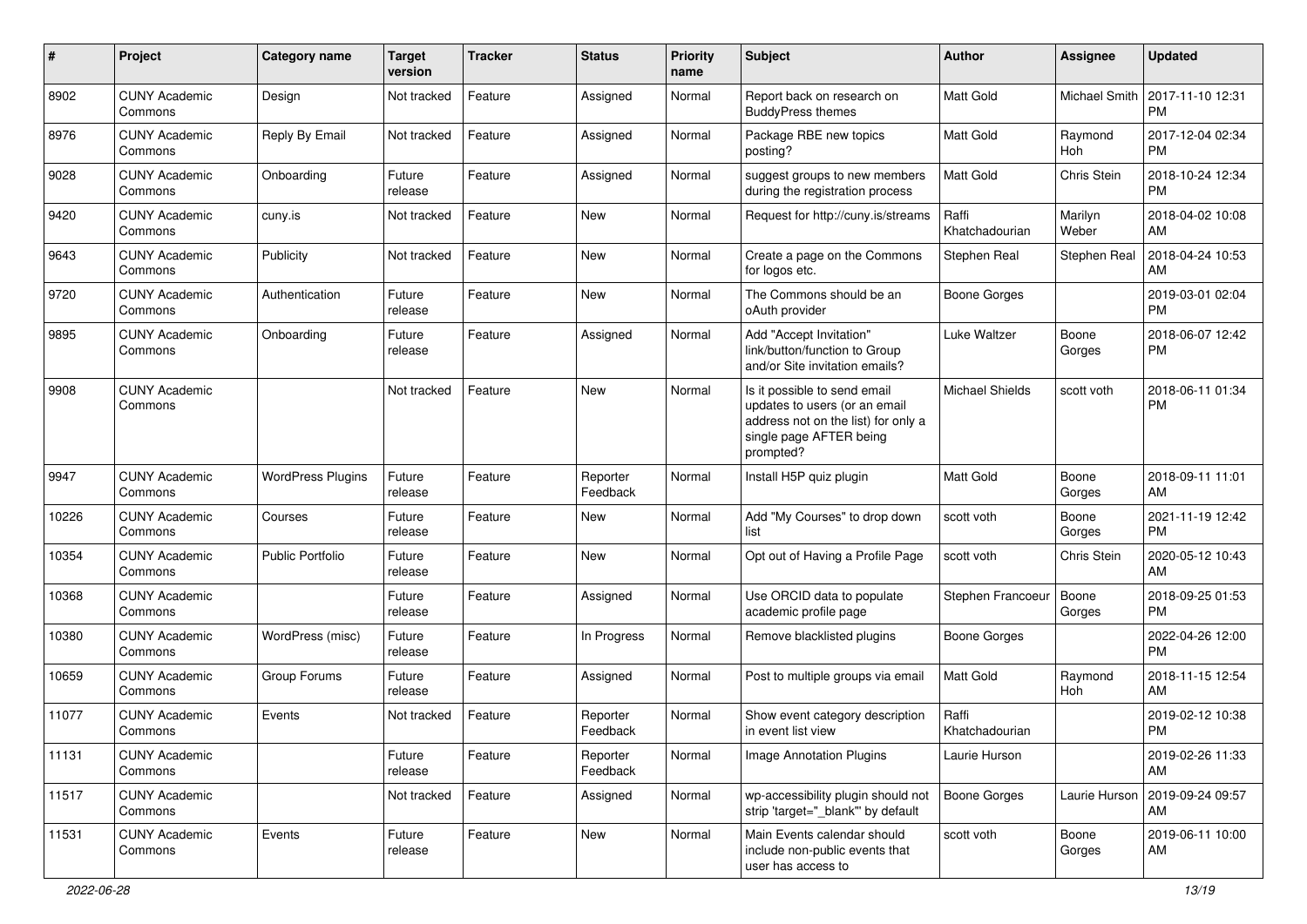| #     | Project                         | <b>Category name</b>           | Target<br>version | <b>Tracker</b> | <b>Status</b>        | <b>Priority</b><br>name | <b>Subject</b>                                                                                | Author              | Assignee          | <b>Updated</b>                |
|-------|---------------------------------|--------------------------------|-------------------|----------------|----------------------|-------------------------|-----------------------------------------------------------------------------------------------|---------------------|-------------------|-------------------------------|
| 11789 | <b>CUNY Academic</b><br>Commons | Courses                        | Future<br>release | Feature        | <b>New</b>           | Normal                  | Ability to remove item from<br>Courses list                                                   | Laurie Hurson       | Sonja Leix        | 2019-09-24 12:28<br><b>PM</b> |
| 11834 | <b>CUNY Academic</b><br>Commons | <b>Group Files</b>             | Future<br>release | Feature        | New                  | Normal                  | Improved tools for managing<br>group file folders                                             | Boone Gorges        | Sonja Leix        | 2019-09-06 03:55<br><b>PM</b> |
| 11860 | <b>CUNY Academic</b><br>Commons | Registration                   | Future<br>release | Feature        | New                  | Normal                  | <b>Ensure Students Are Aware They</b><br>Can Use Aliases At Registration                      | scott voth          |                   | 2019-09-24 08:46<br>AM        |
| 11945 | <b>CUNY Academic</b><br>Commons | Reckoning                      | Future<br>release | Feature        | Reporter<br>Feedback | Normal                  | Add Comments bubble to<br>Reckoning views                                                     | Boone Gorges        | Boone<br>Gorges   | 2019-11-12 05:14<br><b>PM</b> |
| 12042 | <b>CUNY Academic</b><br>Commons | <b>Email Notifications</b>     | Future<br>release | Feature        | New                  | Normal                  | Improved error logging for BPGES   Boone Gorges<br>send queue                                 |                     | Boone<br>Gorges   | 2021-11-19 12:25<br><b>PM</b> |
| 12091 | <b>CUNY Academic</b><br>Commons | Group Files                    | Future<br>release | Feature        | New                  | Normal                  | Improved pre-upload file<br>validation for bp-group-documents                                 | <b>Boone Gorges</b> | Boone<br>Gorges   | 2019-11-14 01:21<br><b>PM</b> |
| 12121 | <b>CUNY Academic</b><br>Commons | <b>WordPress Plugins</b>       | 2.0.2             | Feature        | Reporter<br>Feedback | Normal                  | Embedding H5P Iframes on<br><b>Commons Site</b>                                               | Laurie Hurson       | Boone<br>Gorges   | 2022-06-14 11:36<br>AM        |
| 12446 | <b>CUNY Academic</b><br>Commons | Groups (misc)                  | Future<br>release | Feature        | Reporter<br>Feedback | Normal                  | Toggle default site to group forum<br>posting                                                 | Laurie Hurson       | Laurie Hurson     | 2020-03-10 11:57<br>AM        |
| 12911 | <b>CUNY Academic</b><br>Commons |                                | Not tracked       | Feature        | New                  | Normal                  | Block access to xmlrpc.php based   Boone Gorges<br>on User-Agent                              |                     | Boone<br>Gorges   | 2020-06-09 05:12<br><b>PM</b> |
| 13048 | <b>CUNY Academic</b><br>Commons | Shortcodes and<br>embeds       | Future<br>release | Feature        | <b>New</b>           | Normal                  | Jupyter Notebooks support                                                                     | Boone Gorges        |                   | 2020-07-14 11:46<br>AM        |
| 13199 | <b>CUNY Academic</b><br>Commons | Group Forums                   | Future<br>release | Feature        | <b>New</b>           | Normal                  | Favoring Groups over bbPress<br>plugin                                                        | Colin McDonald      | Colin<br>McDonald | 2021-11-19 12:28<br><b>PM</b> |
| 13358 | <b>CUNY Academic</b><br>Commons | Group Forums                   | Future<br>release | Feature        | <b>New</b>           | Normal                  | Improved UI for group forum<br>threading settings                                             | Boone Gorges        | Raymond<br>Hoh    | 2021-11-19 12:27<br><b>PM</b> |
| 13370 | <b>CUNY Academic</b><br>Commons | Group Library                  | Future<br>release | Feature        | <b>New</b>           | Normal                  | Library bulk deletion and folder<br>editing                                                   | Colin McDonald      | Boone<br>Gorges   | 2020-10-13 10:41<br>AM        |
| 13466 | <b>CUNY Academic</b><br>Commons | Cavalcade                      | Future<br>release | Feature        | <b>New</b>           | Normal                  | Automated cleanup for duplicate<br>Cavalcade tasks                                            | Boone Gorges        | Boone<br>Gorges   | 2020-10-13 05:24<br><b>PM</b> |
| 13650 | <b>CUNY Academic</b><br>Commons | Group Library                  | Future<br>release | Feature        | <b>New</b>           | Normal                  | Forum Attachments in Group<br>Library                                                         | Laurie Hurson       |                   | 2021-11-19 12:30<br><b>PM</b> |
| 13835 | <b>CUNY Academic</b><br>Commons | WordPress (misc)               | Future<br>release | Feature        | New                  | Normal                  | Allow OneSearch widget to have<br>'CUNY' as campus                                            | <b>Boone Gorges</b> | Boone<br>Gorges   | 2021-11-19 12:39<br><b>PM</b> |
| 13891 | <b>CUNY Academic</b><br>Commons | Internal Tools and<br>Workflow | 2.1.0             | Feature        | New                  | Normal                  | Migrate automated linting to<br>GitHub Actions                                                | <b>Boone Gorges</b> | Jeremv Felt       | 2022-05-26 10:45<br>AM        |
| 14184 | <b>CUNY Academic</b><br>Commons | Public Portfolio               | Future<br>release | Feature        | New                  | Normal                  | Centralized mechanism for storing   Boone Gorges<br>Campus affiliations                       |                     | Boone<br>Gorges   | 2022-01-04 11:35<br>AM        |
| 14309 | <b>CUNY Academic</b><br>Commons | Group Library                  | Future<br>release | Feature        | New                  | Normal                  | Better handling of<br>bp_group_document file<br>download attempts when file is<br>not present | Boone Gorges        | Boone<br>Gorges   | 2021-11-19 12:28<br><b>PM</b> |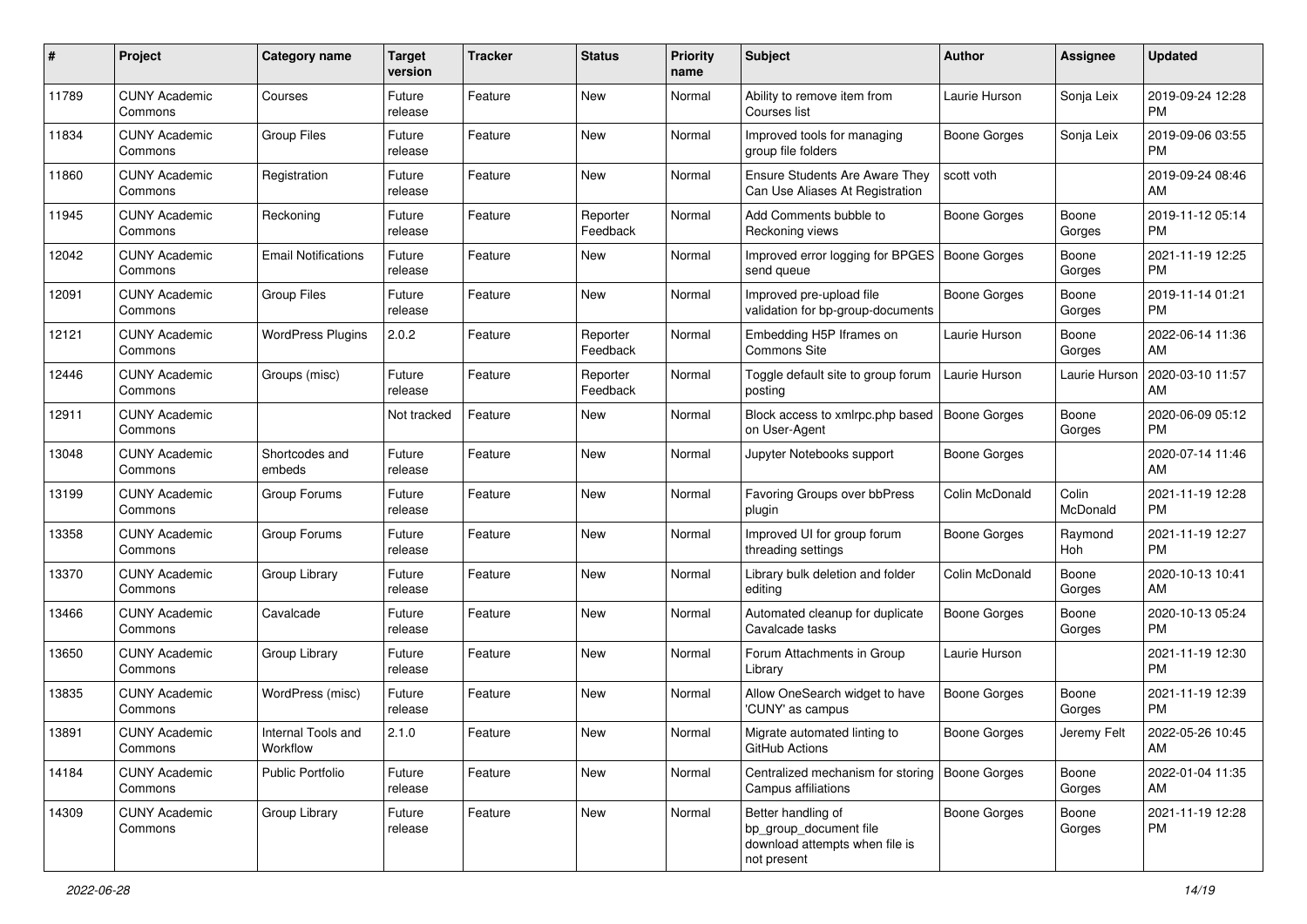| #     | Project                         | Category name                  | <b>Target</b><br>version | <b>Tracker</b> | <b>Status</b>        | <b>Priority</b><br>name | <b>Subject</b>                                            | <b>Author</b>           | <b>Assignee</b>       | <b>Updated</b>                |
|-------|---------------------------------|--------------------------------|--------------------------|----------------|----------------------|-------------------------|-----------------------------------------------------------|-------------------------|-----------------------|-------------------------------|
| 14394 | <b>CUNY Academic</b><br>Commons |                                | Not tracked              | Feature        | New                  | Normal                  | Commons News Site - redesign                              | scott voth              | scott voth            | 2021-09-14 10:46<br>AM        |
| 14787 | <b>CUNY Academic</b><br>Commons | <b>Plugin Packages</b>         | Future<br>release        | Feature        | <b>New</b>           | Normal                  | Creating a "Design" plugin<br>package                     | Laurie Hurson           | scott voth            | 2022-04-27 04:56<br><b>PM</b> |
| 15194 | <b>CUNY Academic</b><br>Commons | Internal Tools and<br>Workflow | 2.1.0                    | Feature        | <b>New</b>           | Normal                  | PHPCS sniff for un-restored<br>switch_to_blog() calls     | Boone Gorges            | Jeremy Felt           | 2022-05-26 10:45<br>AM        |
| 15604 | <b>CUNY Academic</b><br>Commons | <b>Email Notifications</b>     | Future<br>release        | Feature        | Assigned             | Normal                  | Restructure Commons Group<br><b>Digest Email Messages</b> | Matt Gold               | Boone<br>Gorges       | 2022-05-26 10:45<br>AM        |
| 15613 | <b>CUNY Academic</b><br>Commons |                                | 2.0.2                    | Feature        | Reporter<br>Feedback | Normal                  | Adding "Passster" plugin                                  | Laurie Hurson           |                       | 2022-06-14 11:36<br>AM        |
| 15883 | <b>CUNY Academic</b><br>Commons |                                | 2.1.0                    | Feature        | <b>New</b>           | Normal                  | Release BPGES update                                      | <b>Boone Gorges</b>     | Boone<br>Gorges       | 2022-05-26 10:39<br>AM        |
| 15923 | <b>CUNY Academic</b><br>Commons |                                | Not tracked              | Feature        | Reporter<br>Feedback | Normal                  | <b>Bellows Plugin Adjustments</b>                         | Laurie Hurson           |                       | 2022-04-20 10:10<br>AM        |
| 16092 | <b>CUNY Academic</b><br>Commons |                                | Future<br>release        | Feature        | Hold                 | Normal                  | Don't show main site in Site<br>search results            | Boone Gorges            | Boone<br>Gorges       | 2022-05-17 03:12<br><b>PM</b> |
| 16290 | <b>CUNY Academic</b><br>Commons |                                |                          | Feature        | Reporter<br>Feedback | Normal                  | Add Table Of Contents Block<br>plug-in                    | Raffi<br>Khatchadourian |                       | 2022-06-24 10:26<br>AM        |
| 11968 | JustPublics@365<br>MediaCamp    |                                |                          | Feature        | New                  | Normal                  | Nanoscience Retractable Display<br>Unit                   | Donald Cherry           | Bonnie<br>Eissner     | 2021-02-19 08:50<br>AM        |
| 2571  | <b>NYCDH Community</b><br>Site  |                                |                          | Feature        | Assigned             | Normal                  | Add Google custom search box to<br>homepage               | <b>Mark Newton</b>      | Raymond<br><b>Hoh</b> | 2013-05-18 07:49<br><b>PM</b> |
| 2573  | <b>NYCDH Community</b><br>Site  |                                |                          | Feature        | Reporter<br>Feedback | Normal                  | Add dh nyc twitter list feed to site                      | Mark Newton             | <b>Matt Gold</b>      | 2013-05-16 11:42<br><b>PM</b> |
| 2574  | <b>NYCDH Community</b><br>Site  |                                |                          | Feature        | Assigned             | Normal                  | Add Way to Upload Files to<br>Groups                      | <b>Mark Newton</b>      | Raymond<br><b>Hoh</b> | 2013-05-18 07:46<br><b>PM</b> |
| 2167  | <b>CUNY Academic</b><br>Commons | WordPress (misc)               | Future<br>release        | Bug            | Assigned             | Normal                  | <b>CAC-Livestream Plugin Issues</b>                       | Michael Smith           | Dominic<br>Giglio     | 2015-01-02 03:06<br>РM        |
| 3419  | <b>CUNY Academic</b><br>Commons | Group Invitations              | 1.6.14                   | Bug            | Testing<br>Required  | Normal                  | Neatening the display of<br>messages on group requests    | Matt Gold               | Boone<br>Gorges       | 2014-09-01 09:29<br><b>PM</b> |
| 3691  | <b>CUNY Academic</b><br>Commons | <b>WordPress Plugins</b>       | Future<br>release        | Bug            | New                  | Normal                  | <b>WPMU Domain Mapping</b><br>Debugging on cdev           | Raymond Hoh             | <b>Matt Gold</b>      | 2014-12-12 09:04<br>AM        |
| 3939  | <b>CUNY Academic</b><br>Commons | <b>WordPress Plugins</b>       | Future<br>release        | <b>Bug</b>     | Hold                 | Normal                  | Activity stream support for<br>Co-Authors Plus plugin     | Raymond Hoh             | Raymond<br>Hoh        | 2015-11-09 06:13<br><b>PM</b> |
| 4388  | <b>CUNY Academic</b><br>Commons | WordPress (misc)               | Future<br>release        | <b>Bug</b>     | Assigned             | Normal                  | Repeated request for<br>authentication.                   | Alice.Lynn<br>McMichael | Raymond<br>Hoh        | 2015-08-11 07:35<br><b>PM</b> |
| 4438  | <b>CUNY Academic</b><br>Commons | Events                         | Future<br>release        | <b>Bug</b>     | Assigned             | Normal                  | Events Calendar - Export<br><b>Recurring Events</b>       | scott voth              | Daniel Jones          | 2016-05-23 04:25<br>PM        |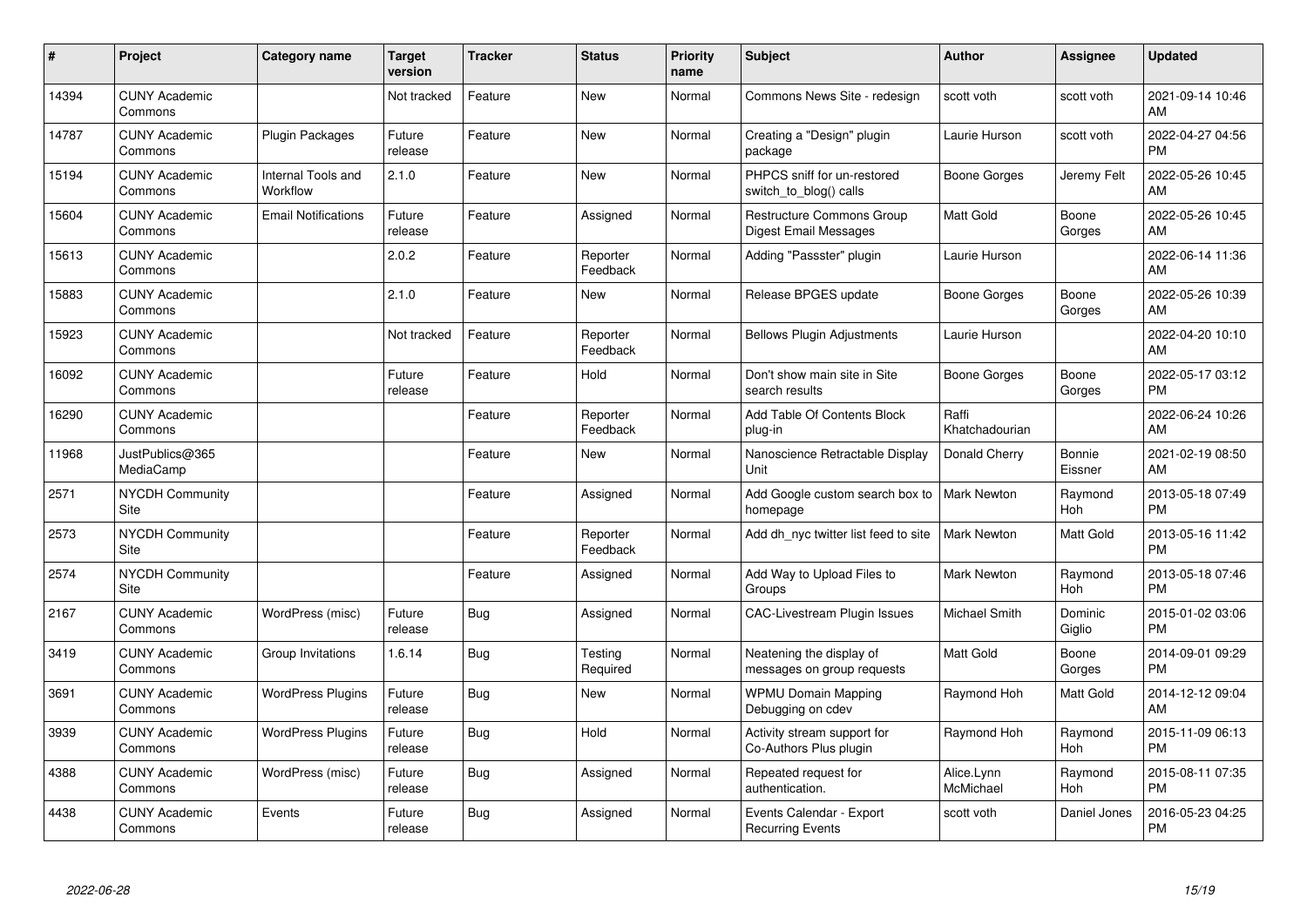| #    | Project                         | <b>Category name</b>     | <b>Target</b><br>version | <b>Tracker</b> | <b>Status</b>        | <b>Priority</b><br>name | <b>Subject</b>                                                                            | <b>Author</b>       | <b>Assignee</b>       | <b>Updated</b>                |
|------|---------------------------------|--------------------------|--------------------------|----------------|----------------------|-------------------------|-------------------------------------------------------------------------------------------|---------------------|-----------------------|-------------------------------|
| 4661 | <b>CUNY Academic</b><br>Commons | <b>User Experience</b>   | Future<br>release        | Bug            | Assigned             | Normal                  | Simplify Events text                                                                      | <b>Matt Gold</b>    | Samantha<br>Raddatz   | 2015-10-02 09:06<br><b>PM</b> |
| 4972 | <b>CUNY Academic</b><br>Commons | Analytics                | Not tracked              | Bug            | <b>New</b>           | Normal                  | <b>Newsletter Analytics</b>                                                               | Stephen Real        | <b>Matt Gold</b>      | 2015-12-09 12:54<br><b>PM</b> |
| 5268 | <b>CUNY Academic</b><br>Commons | Group Forums             | Future<br>release        | Bug            | Assigned             | Normal                  | Long-time to post to multiple<br>groups                                                   | Luke Waltzer        | Daniel Jones          | 2016-09-07 06:31<br>PM        |
| 5282 | <b>CUNY Academic</b><br>Commons | Social Paper             | Future<br>release        | <b>Bug</b>     | <b>New</b>           | Normal                  | Replying via email directs to<br>paper but not individual comment.                        | Marilyn Weber       | Raymond<br>Hoh        | 2016-03-02 01:48<br><b>PM</b> |
| 5317 | <b>CUNY Academic</b><br>Commons | Group Blogs              | Not tracked              | Bug            | Reporter<br>Feedback | Normal                  | Notifications of New Post Didn't<br>Come                                                  | Luke Waltzer        | Samantha<br>Raddatz   | 2016-03-21 10:41<br><b>PM</b> |
| 5488 | <b>CUNY Academic</b><br>Commons | Social Paper             | Future<br>release        | Bug            | <b>New</b>           | Normal                  | Add a "last edited by" field to<br>Social Paper group directories                         | <b>Boone Gorges</b> |                       | 2016-04-21 10:05<br><b>PM</b> |
| 5827 | <b>CUNY Academic</b><br>Commons | <b>Public Portfolio</b>  | Future<br>release        | Bug            | Assigned             | Normal                  | Academic Interests square<br>bracket links not working                                    | scott voth          | Chris Stein           | 2016-08-11 11:59<br><b>PM</b> |
| 6671 | <b>CUNY Academic</b><br>Commons | Reply By Email           | Not tracked              | Bug            | Assigned             | Normal                  | "Post too often" RBE error<br>message                                                     | Matt Gold           | Raymond<br>Hoh        | 2016-11-11 09:55<br>AM        |
| 6755 | <b>CUNY Academic</b><br>Commons | WordPress (misc)         | Future<br>release        | <b>Bug</b>     | <b>New</b>           | Normal                  | Cannot Deactivate Plugin                                                                  | Laura Kane          |                       | 2016-11-16 01:12<br><b>PM</b> |
| 6995 | <b>CUNY Academic</b><br>Commons | Home Page                | Not tracked              | <b>Bug</b>     | Assigned             | Normal                  | member filter on homepage not<br>working                                                  | <b>Matt Gold</b>    | Raymond<br>Hoh        | 2016-12-11 09:46<br>PM        |
| 7022 | <b>CUNY Academic</b><br>Commons | Announcements            | Future<br>release        | <b>Bug</b>     | <b>New</b>           | Normal                  | Sitewide announcements should<br>be displayed on, and dismissable<br>from, mapped domains | Boone Gorges        | Boone<br>Gorges       | 2018-03-22 10:18<br>AM        |
| 7663 | <b>CUNY Academic</b><br>Commons | Social Paper             | Future<br>release        | <b>Bug</b>     | <b>New</b>           | Normal                  | Social Paper notifications not<br>formatted correctly on secondary<br>sites               | Boone Gorges        | Boone<br>Gorges       | 2018-04-16 03:52<br><b>PM</b> |
| 7928 | <b>CUNY Academic</b><br>Commons | Group Forums             | Not tracked              | <b>Bug</b>     | <b>New</b>           | Normal                  | Duplicate Forum post                                                                      | Luke Waltzer        | Raymond<br><b>Hoh</b> | 2017-04-11 09:27<br><b>PM</b> |
| 7981 | <b>CUNY Academic</b><br>Commons | Social Paper             | Future<br>release        | Bug            | New                  | Normal                  | Social Paper comments should<br>not go to spam                                            | Luke Waltzer        | Boone<br>Gorges       | 2018-04-16 03:52<br>PМ        |
| 8440 | <b>CUNY Academic</b><br>Commons | Onboarding               | Not tracked              | Bug            | New                  | Normal                  | Create Test Email Accounts for<br><b>Onboarding Project</b>                               | Stephen Real        | Stephen Real          | 2017-08-01 09:49<br><b>PM</b> |
| 8991 | <b>CUNY Academic</b><br>Commons | Reply By Email           | Not tracked              | Bug            | Hold                 | Normal                  | RBE duplicate email message<br>issue                                                      | Matt Gold           | Raymond<br>Hoh        | 2018-02-18 08:53<br><b>PM</b> |
| 9060 | <b>CUNY Academic</b><br>Commons | Commons In A Box         | Not tracked              | Bug            | Hold                 | Normal                  | Problems with CBox image library<br>upload                                                | Lisa Rhody          | Raymond<br>Hoh        | 2018-01-10 03:26<br><b>PM</b> |
| 9289 | <b>CUNY Academic</b><br>Commons | <b>WordPress Plugins</b> | Future<br>release        | <b>Bug</b>     | Reporter<br>Feedback | Normal                  | Email Users Plugin                                                                        | Laurie Hurson       | Boone<br>Gorges       | 2018-10-24 12:34<br><b>PM</b> |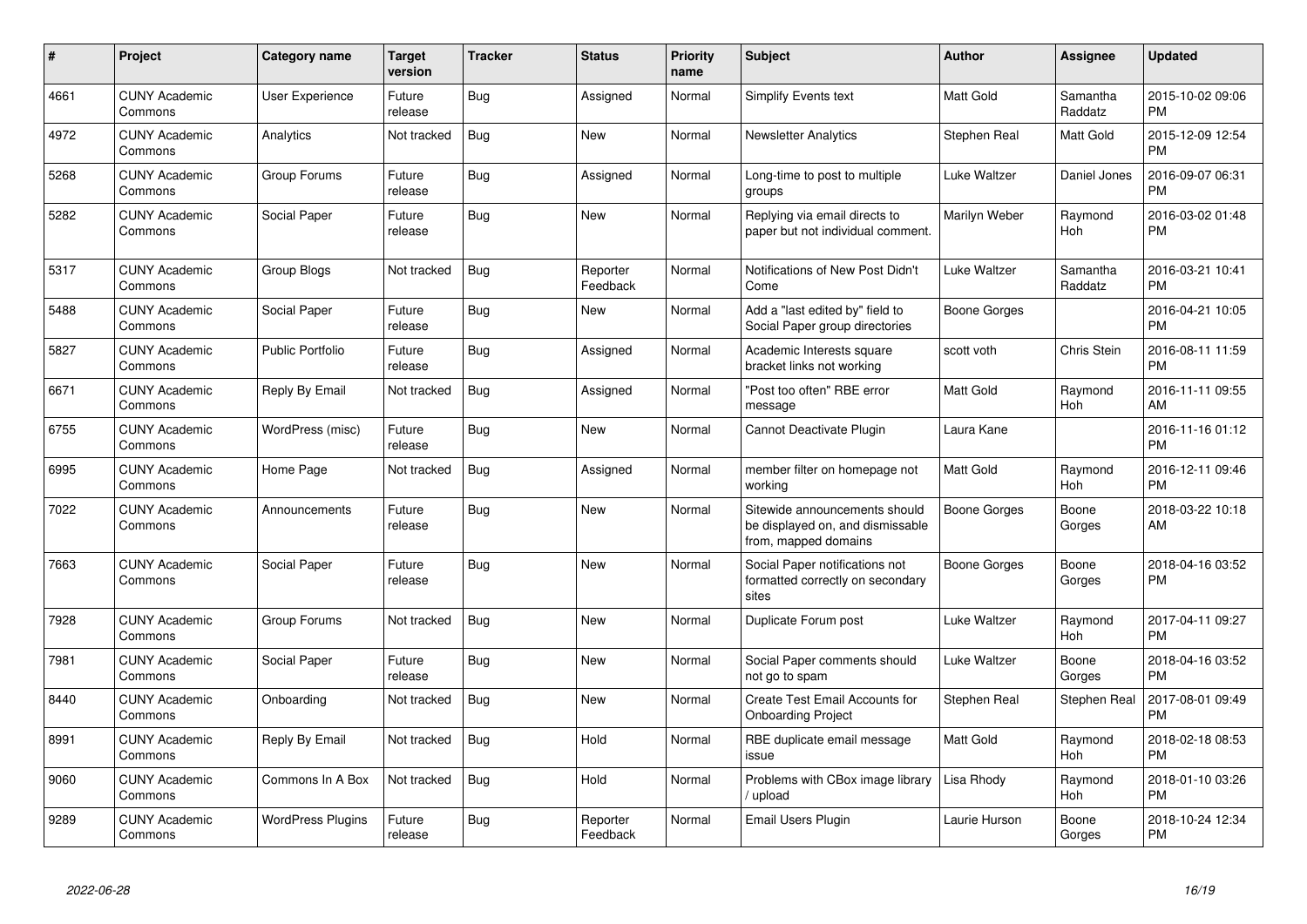| $\#$  | <b>Project</b>                  | Category name              | <b>Target</b><br>version | <b>Tracker</b> | <b>Status</b>        | <b>Priority</b><br>name | <b>Subject</b>                                                                                               | Author              | Assignee              | <b>Updated</b>                |
|-------|---------------------------------|----------------------------|--------------------------|----------------|----------------------|-------------------------|--------------------------------------------------------------------------------------------------------------|---------------------|-----------------------|-------------------------------|
| 9346  | <b>CUNY Academic</b><br>Commons | WordPress (misc)           | Not tracked              | <b>Bug</b>     | <b>New</b>           | Normal                  | Clone cetls.bmcc.cuny.edu for<br>development                                                                 | Owen Roberts        | Raymond<br>Hoh        | 2018-03-06 05:35<br><b>PM</b> |
| 9515  | <b>CUNY Academic</b><br>Commons | <b>WordPress Plugins</b>   | Not tracked              | <b>Bug</b>     | Reporter<br>Feedback | Normal                  | Text to Speech plugin - "More<br>Slowly" checkbox not working                                                | scott voth          | Boone<br>Gorges       | 2018-06-13 02:26<br><b>PM</b> |
| 9835  | <b>CUNY Academic</b><br>Commons | Group Forums               | Future<br>release        | <b>Bug</b>     | Assigned             | Normal                  | add a "like" function?                                                                                       | Marilyn Weber       | <b>Erik Trainer</b>   | 2018-06-05 01:49<br><b>PM</b> |
| 9926  | <b>CUNY Academic</b><br>Commons | <b>WordPress Plugins</b>   | Future<br>release        | Bug            | <b>New</b>           | Normal                  | twitter-mentions-as-comments<br>cron jobs can run long                                                       | Boone Gorges        | Boone<br>Gorges       | 2018-10-24 12:34<br><b>PM</b> |
| 9979  | <b>CUNY Academic</b><br>Commons | <b>Email Notifications</b> | Not tracked              | Bug            | Reporter<br>Feedback | Normal                  | Reports of slow email activation<br>emails                                                                   | Matt Gold           | Boone<br>Gorges       | 2018-08-29 09:40<br><b>PM</b> |
| 10040 | <b>CUNY Academic</b><br>Commons | WordPress (misc)           | Not tracked              | Bug            | Reporter<br>Feedback | Normal                  | User doesn't see full list of themes   Matt Gold                                                             |                     | Boone<br>Gorges       | 2018-07-25 10:12<br>AM        |
| 10262 | <b>CUNY Academic</b><br>Commons |                            | Not tracked              | <b>Bug</b>     | Reporter<br>Feedback | Normal                  | Newsletter Plugin: Broken Image<br>at Bottom of All Newsletters                                              | Mark Webb           | Raymond<br>Hoh        | 2018-08-30 05:17<br><b>PM</b> |
| 10769 | <b>CUNY Academic</b><br>Commons | <b>WordPress Themes</b>    | Not tracked              | <b>Bug</b>     | Reporter<br>Feedback | Normal                  | 2011 Theme Sidebar                                                                                           | Mark Webb           |                       | 2018-12-04 04:09<br><b>PM</b> |
| 10794 | <b>CUNY Academic</b><br>Commons | Performance                | Not tracked              | Bug            | <b>New</b>           | Normal                  | Memcached connection<br>occasionally breaks                                                                  | Boone Gorges        | Boone<br>Gorges       | 2018-12-06 03:30<br><b>PM</b> |
| 11024 | <b>CUNY Academic</b><br>Commons | WordPress (misc)           | Future<br>release        | <b>Bug</b>     | <b>New</b>           | Normal                  | Subsites should not show "you<br>should update your .htaccess<br>now" notice after permalink setting<br>save | Boone Gorges        |                       | 2019-01-28 01:35<br><b>PM</b> |
| 11120 | <b>CUNY Academic</b><br>Commons | <b>WordPress Plugins</b>   | Not tracked              | <b>Bug</b>     | Reporter<br>Feedback | Normal                  | Events Manager Events Not<br>Showing Up                                                                      | Mark Webb           |                       | 2019-02-27 04:10<br><b>PM</b> |
| 11243 | <b>CUNY Academic</b><br>Commons | BuddyPress (misc)          | Future<br>release        | <b>Bug</b>     | <b>New</b>           | Normal                  | Audit bp-custom.php                                                                                          | Raymond Hoh         | Raymond<br>Hoh        | 2022-04-26 11:59<br>AM        |
| 11392 | <b>CUNY Academic</b><br>Commons |                            | Future<br>release        | <b>Bug</b>     | <b>New</b>           | Normal                  | Migrate users away from<br><b>StatPress</b>                                                                  | Boone Gorges        |                       | 2019-04-23 03:53<br><b>PM</b> |
| 11415 | <b>CUNY Academic</b><br>Commons | <b>WordPress Plugins</b>   | Not tracked              | Bug            | Reporter<br>Feedback | Normal                  | <b>Blog Subscriptions in Jetpack</b>                                                                         | Laurie Hurson       |                       | 2019-05-14 10:34<br>AM        |
| 11556 | <b>CUNY Academic</b><br>Commons | Courses                    | Not tracked              | Bug            | Reporter<br>Feedback | Normal                  | Instructor name given in course<br>listina                                                                   | Tom Harbison        |                       | 2019-06-25 04:12<br><b>PM</b> |
| 11649 | <b>CUNY Academic</b><br>Commons | <b>WordPress Plugins</b>   | 2.0.2                    | Bug            | In Progress          | Normal                  | CC license displayed on every<br>page                                                                        | Gina Cherry         | Raymond<br><b>Hoh</b> | 2022-06-14 11:36<br>AM        |
| 11879 | <b>CUNY Academic</b><br>Commons |                            | Not tracked              | <b>Bug</b>     | <b>New</b>           | Normal                  | Hypothesis comments appearing<br>on multiple, different pdfs across<br>blogs                                 | Laurie Hurson       | Laurie Hurson         | 2019-09-19 02:39<br><b>PM</b> |
| 12198 | <b>CUNY Academic</b><br>Commons |                            | Not tracked              | Bug            | Reporter<br>Feedback | Normal                  | Duplicate listing in My Sites                                                                                | <b>Tom Harbison</b> |                       | 2019-12-09 05:50<br>PM        |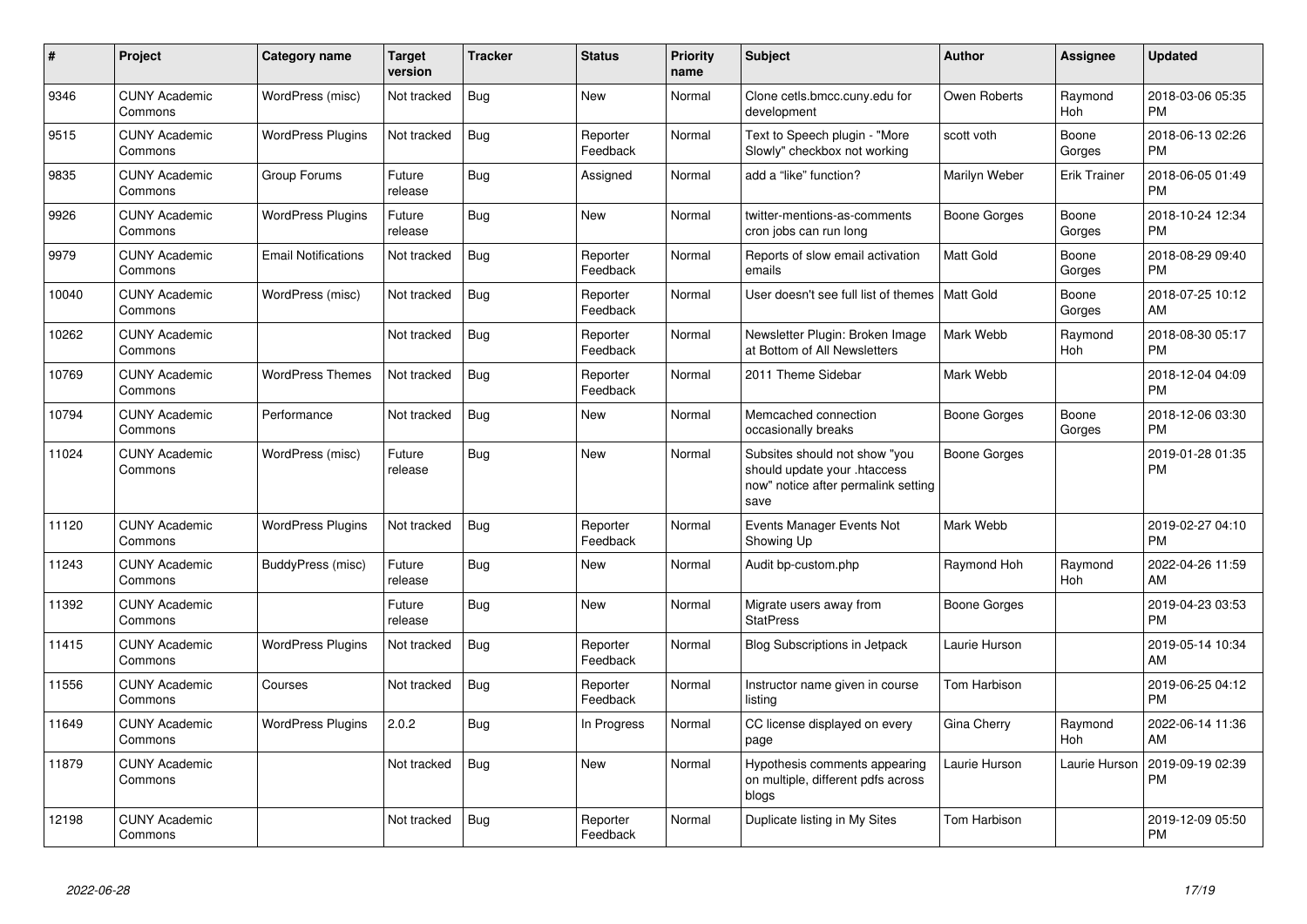| #     | Project                         | <b>Category name</b>     | Target<br>version | <b>Tracker</b> | <b>Status</b>        | <b>Priority</b><br>name | <b>Subject</b>                                                                                | <b>Author</b>           | <b>Assignee</b>       | <b>Updated</b>                |
|-------|---------------------------------|--------------------------|-------------------|----------------|----------------------|-------------------------|-----------------------------------------------------------------------------------------------|-------------------------|-----------------------|-------------------------------|
| 12360 | <b>CUNY Academic</b><br>Commons | <b>WordPress Themes</b>  | Not tracked       | <b>Bug</b>     | Reporter<br>Feedback | Normal                  | site just says "DANTE We are<br>currently in maintenance mode,<br>please check back shortly." | Marilyn Weber           |                       | 2020-02-04 12:13<br><b>PM</b> |
| 12436 | <b>CUNY Academic</b><br>Commons |                          | Not tracked       | Bug            | Assigned             | Normal                  | Nightly system downtime                                                                       | Boone Gorges            |                       | 2020-08-01 09:30<br>AM        |
| 12438 | <b>CUNY Academic</b><br>Commons | Courses                  | Not tracked       | Bug            | <b>New</b>           | Normal                  | Site appearing twice                                                                          | Laurie Hurson           | Boone<br>Gorges       | 2020-02-18 01:34<br><b>PM</b> |
| 12573 | <b>CUNY Academic</b><br>Commons | <b>WordPress Plugins</b> | Future<br>release | Bug            | New                  | Normal                  | <b>CommentPress Core Issues</b>                                                               | scott voth              |                       | 2020-03-24 04:32<br><b>PM</b> |
| 13328 | <b>CUNY Academic</b><br>Commons | Group Forums             | Not tracked       | <b>Bug</b>     | Reporter<br>Feedback | Normal                  | cross-posting in two related<br>groups                                                        | Marilyn Weber           | Raymond<br><b>Hoh</b> | 2020-09-15 10:39<br><b>PM</b> |
| 13331 | <b>CUNY Academic</b><br>Commons | Site cloning             | Future<br>release | Bug            | <b>New</b>           | Normal                  | Combine Site Template and<br>Clone operations                                                 | Boone Gorges            | Jeremy Felt           | 2021-11-19 12:39<br><b>PM</b> |
| 13430 | <b>CUNY Academic</b><br>Commons | Reply By Email           | Not tracked       | Bug            | New                  | Normal                  | Delay in RBE                                                                                  | Luke Waltzer            | Raymond<br>Hoh        | 2020-10-13 11:16<br>AM        |
| 13949 | <b>CUNY Academic</b><br>Commons |                          | Not tracked       | Bug            | <b>New</b>           | Normal                  | Continued debugging of runaway<br>MySQL connections                                           | Matt Gold               | Boone<br>Gorges       | 2021-09-14 10:42<br>AM        |
| 14113 | <b>CUNY Academic</b><br>Commons | WordPress (misc)         | Future<br>release | Bug            | Hold                 | Normal                  | Block Editor Not Working on this<br>page - Json error                                         | scott voth              | Boone<br>Gorges       | 2021-03-05 11:01<br>AM        |
| 14483 | <b>CUNY Academic</b><br>Commons | WordPress - Media        | Not tracked       | <b>Bug</b>     | Reporter<br>Feedback | Normal                  | <b>Wordpress PDF Embed Stopped</b><br>Working after JITP Media Clone                          | Patrick DeDauw          | Boone<br>Gorges       | 2021-05-20 01:51<br><b>PM</b> |
| 14496 | <b>CUNY Academic</b><br>Commons | Domain Mapping           | Future<br>release | <b>Bug</b>     | <b>New</b>           | Normal                  | Mapped domain SSO uses<br>third-party cookies                                                 | Raymond Hoh             | Raymond<br>Hoh        | 2021-05-24 04:03<br><b>PM</b> |
| 14629 | <b>CUNY Academic</b><br>Commons |                          | Not tracked       | Bug            | Reporter<br>Feedback | Normal                  | Possible Post Order Bug?                                                                      | <b>Syelle Graves</b>    |                       | 2021-09-14 10:47<br>AM        |
| 14792 | <b>CUNY Academic</b><br>Commons |                          |                   | <b>Bug</b>     | <b>New</b>           | Normal                  | Inconsistent email notifications<br>from gravity forms                                        | Raffi<br>Khatchadourian |                       | 2021-10-04 01:50<br><b>PM</b> |
| 14908 | <b>CUNY Academic</b><br>Commons | Performance              |                   | <b>Bug</b>     | <b>New</b>           | Normal                  | Stale object cache on cdev                                                                    | Raymond Hoh             | Boone<br>Gorges       | 2021-12-07 09:45<br>AM        |
| 14936 | <b>CUNY Academic</b><br>Commons |                          |                   | Bug            | New                  | Normal                  | Commons websites blocked by<br>SPS campus network                                             | Laurie Hurson           |                       | 2021-11-03 03:57<br><b>PM</b> |
| 14940 | <b>CUNY Academic</b><br>Commons |                          |                   | <b>Bug</b>     | <b>New</b>           | Normal                  | Discrepancy between Commons<br>profile "sites" and actual # of sites                          | Laurie Hurson           |                       | 2021-11-08 11:09<br>AM        |
| 14987 | <b>CUNY Academic</b><br>Commons | <b>WordPress Plugins</b> | Future<br>release | Bug            | <b>New</b>           | Normal                  | Elementor update causes<br>database freeze-up                                                 | Boone Gorges            | Boone<br>Gorges       | 2021-11-29 12:02<br><b>PM</b> |
| 15242 | <b>CUNY Academic</b><br>Commons | Performance              | Not tracked       | Bug            | Reporter<br>Feedback | Normal                  | Slugist site                                                                                  | Raffi<br>Khatchadourian | Boone<br>Gorges       | 2022-02-07 11:14<br>AM        |
| 15516 | <b>CUNY Academic</b><br>Commons | <b>WordPress Plugins</b> |                   | <b>Bug</b>     | Reporter<br>Feedback | Normal                  | Can't publish or save draft of post<br>on wordpress.com                                       | Raffi<br>Khatchadourian | Raymond<br>Hoh        | 2022-03-02 05:52<br><b>PM</b> |